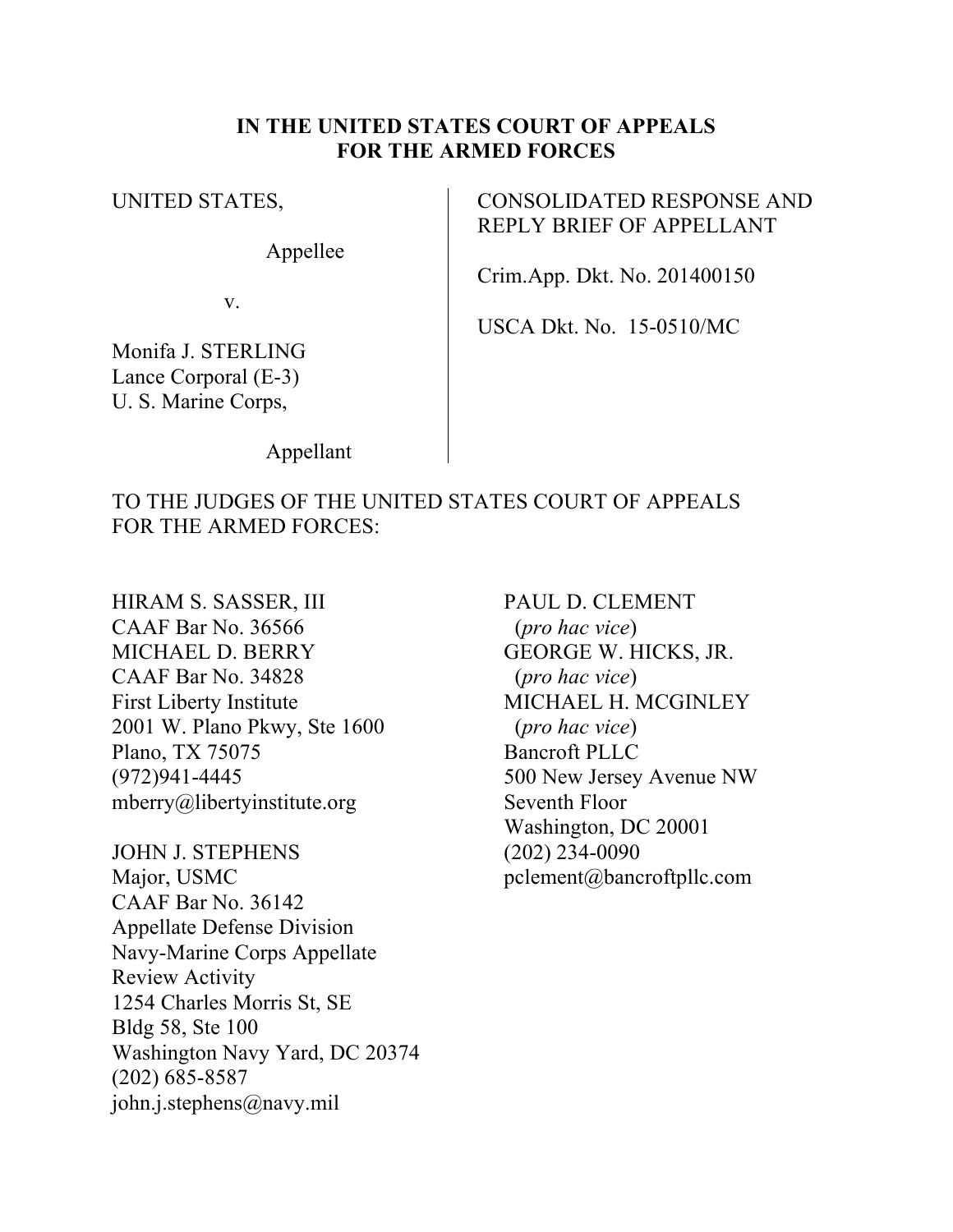| LANCE CORPORAL STERLING PRESERVED HER RFRA<br>$\mathbf{L}$                                                                                                                                                                                                                                                                                                                                                                                                                                                                |  |
|---------------------------------------------------------------------------------------------------------------------------------------------------------------------------------------------------------------------------------------------------------------------------------------------------------------------------------------------------------------------------------------------------------------------------------------------------------------------------------------------------------------------------|--|
| The Government's Claim That Lance Corporal Sterling Has Forfeited<br>A.<br>Her RFRA Claim by Purportedly Failing to Assert It at Trial Fails  6                                                                                                                                                                                                                                                                                                                                                                           |  |
| The Government's Claim That Lance Corporal Sterling Has Forfeited<br><b>B</b> .<br>Her RFRA Claim by Purportedly Failing to Object to the Military                                                                                                                                                                                                                                                                                                                                                                        |  |
| THE RELIGIOUS FREEDOM RESTORATION ACT OF 1993 (RFRA)<br>II.<br>PROVIDES VERY BROAD PROTECTION FOR RELIGIOUS<br>LANCE CORPORAL STERLING'S POSTING<br>LIBERTY.<br>OF<br>BIBLICAL QUOTATIONS AT HER WORKSPACE WAS A CORE<br>EXERCISE OF HER SINCERELY HELD RELIGIOUS BELIEFS.<br>STAFF SERGEANT ALEXANDER'S ORDERS TO REMOVE THE<br>SUBSTANTIALLY BURDENED<br><b>LANCE</b><br>CORPORAL<br><b>SIGNS</b><br>ERLING'S RELIGIOUS EXERCISE. AND THE ORDERS WERE<br>ON A COMPELLING INTEREST NOR<br><b>NEITHER</b><br><b>BASED</b> |  |
| Lance Corporal Sterling's Placement of a Biblical Quotation in a Trinity<br>$\mathsf{A}$ .<br>Around Her Workspace Was a Core Exercise of Her Sincerely Held                                                                                                                                                                                                                                                                                                                                                              |  |
| The Government Substantially Burdened Lance Corporal Sterling's<br><b>B</b> .                                                                                                                                                                                                                                                                                                                                                                                                                                             |  |
| $\mathcal{C}$ .                                                                                                                                                                                                                                                                                                                                                                                                                                                                                                           |  |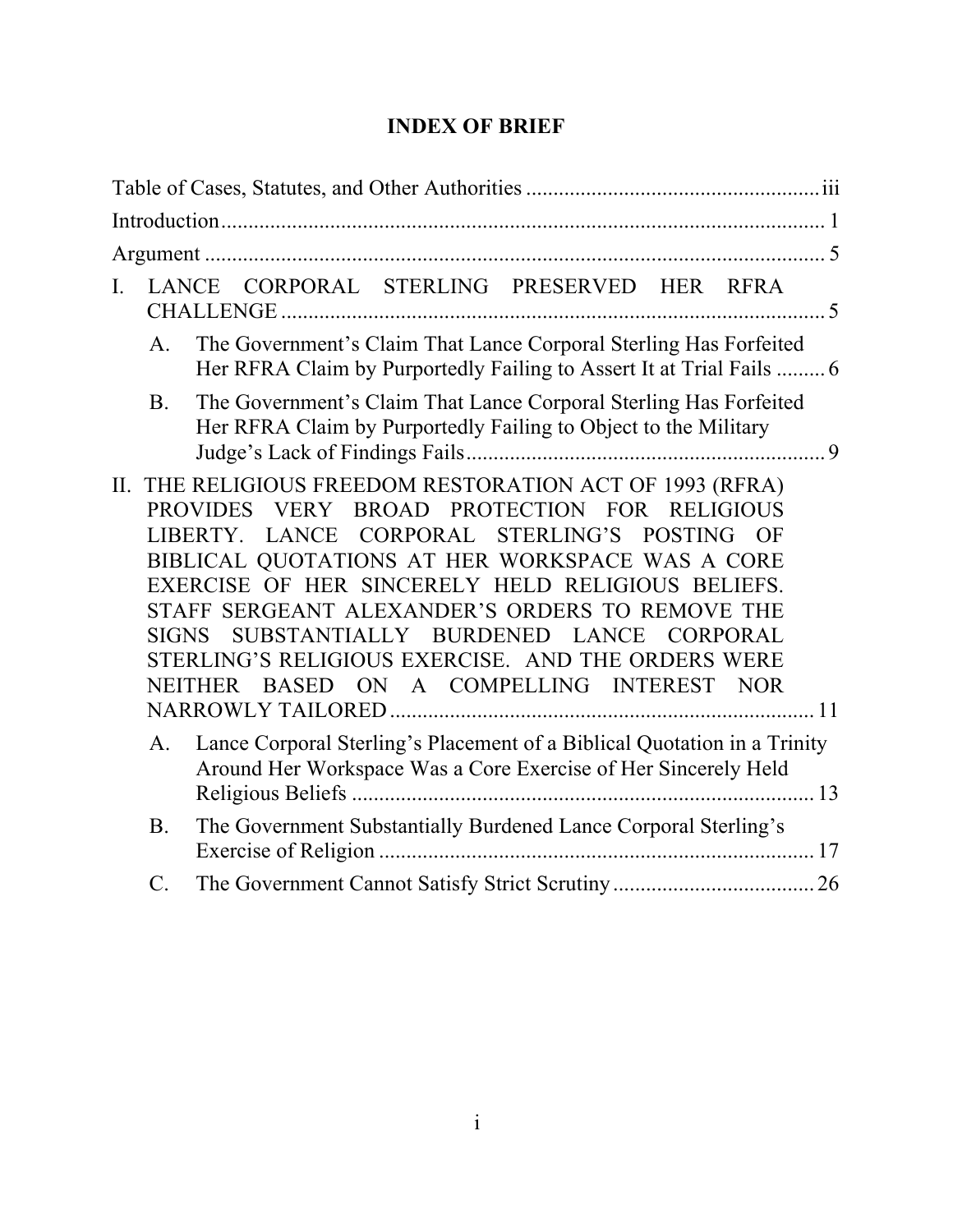| III. THE LOWER COURT HELD THAT ORDERS TO REMOVE THE |    |
|-----------------------------------------------------|----|
| BIBLICAL QUOTATIONS HAD A VALID MILITARY PURPOSE    |    |
| BECAUSE IT IS "NOT HARD TO IMAGINE" THAT POTENTIAL  |    |
| EXPOSURE TO THE QUOTATIONS "MAY RESULT" IN          |    |
| ADVERSE IMPACT TO GOOD ORDER AND DISCIPLINE, AND    |    |
| THE PARTICULAR QUOTATION "COULD BE" INTERPRETED AS  |    |
| COMBATIVE, DESPITE NO EVIDENCE THAT ANY MARINE      |    |
| WAS IN FACT DISTRACTED OR DISMAYED BY THE           |    |
| QUOTATIONS. SUCH SPECULATION DOES NOT SUPPORT A     |    |
| VALID MILITARY PURPOSE FOR THE ORDERS TO REMOVE     |    |
|                                                     | 31 |
|                                                     | 32 |
| <b>CERTIFICATE OF FILING AND SERVICE</b>            |    |
| <b>CERTIFICATE OF COMPLIANCE</b>                    |    |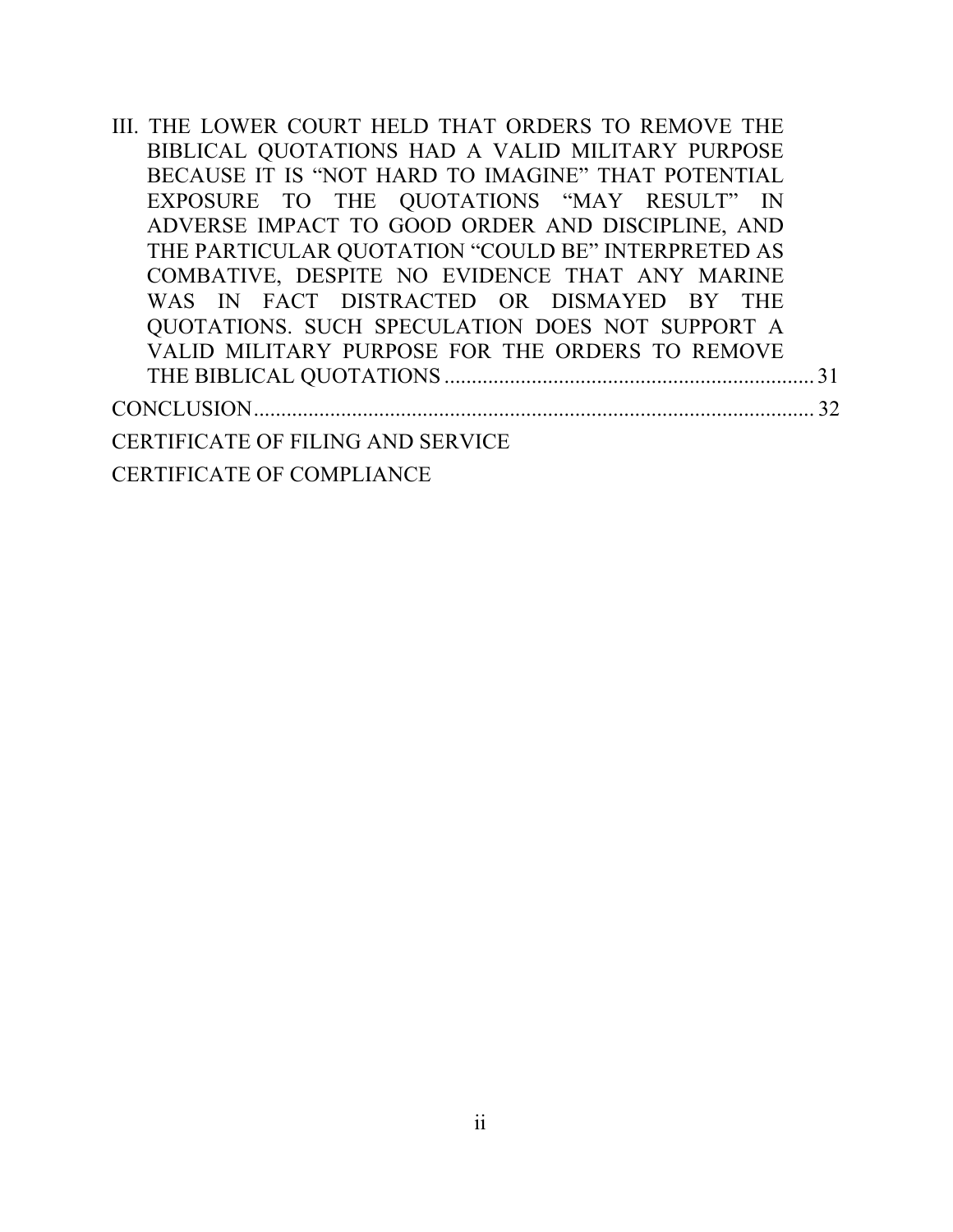## **Table of Cases, Statutes, and Other Authorities**

# **United States Supreme Court**

| Burwell v. Hobby Lobby Stores, Inc.,                        |  |
|-------------------------------------------------------------|--|
| City of Boerne v. Flores,                                   |  |
| Cutter v. Wilkinson,                                        |  |
| Goldman v. Weinberger,                                      |  |
| Gonzales v. O Centro Espirita Beneficente Uniao do Vegetal, |  |
| Holt v. Hobbs,                                              |  |
| Johnson v. City of Shelby,                                  |  |
| Pleasant Grove City v. Summum,                              |  |
| United States v. Wells,                                     |  |
| United States v. Williams,                                  |  |
| Walker v. Tex. Div., Sons of Confederate Veterans, Inc.,    |  |
| Zelman v. Simmons-Harris,                                   |  |
| <b>United States Court of Appeals</b>                       |  |
| Guatay Christian Fellowship v. County of San Diego,         |  |
| Katcoff v. Marsh,                                           |  |
| La Cuna de Aztlan Sacred Sites Prot. Circle Advisory Comm.  |  |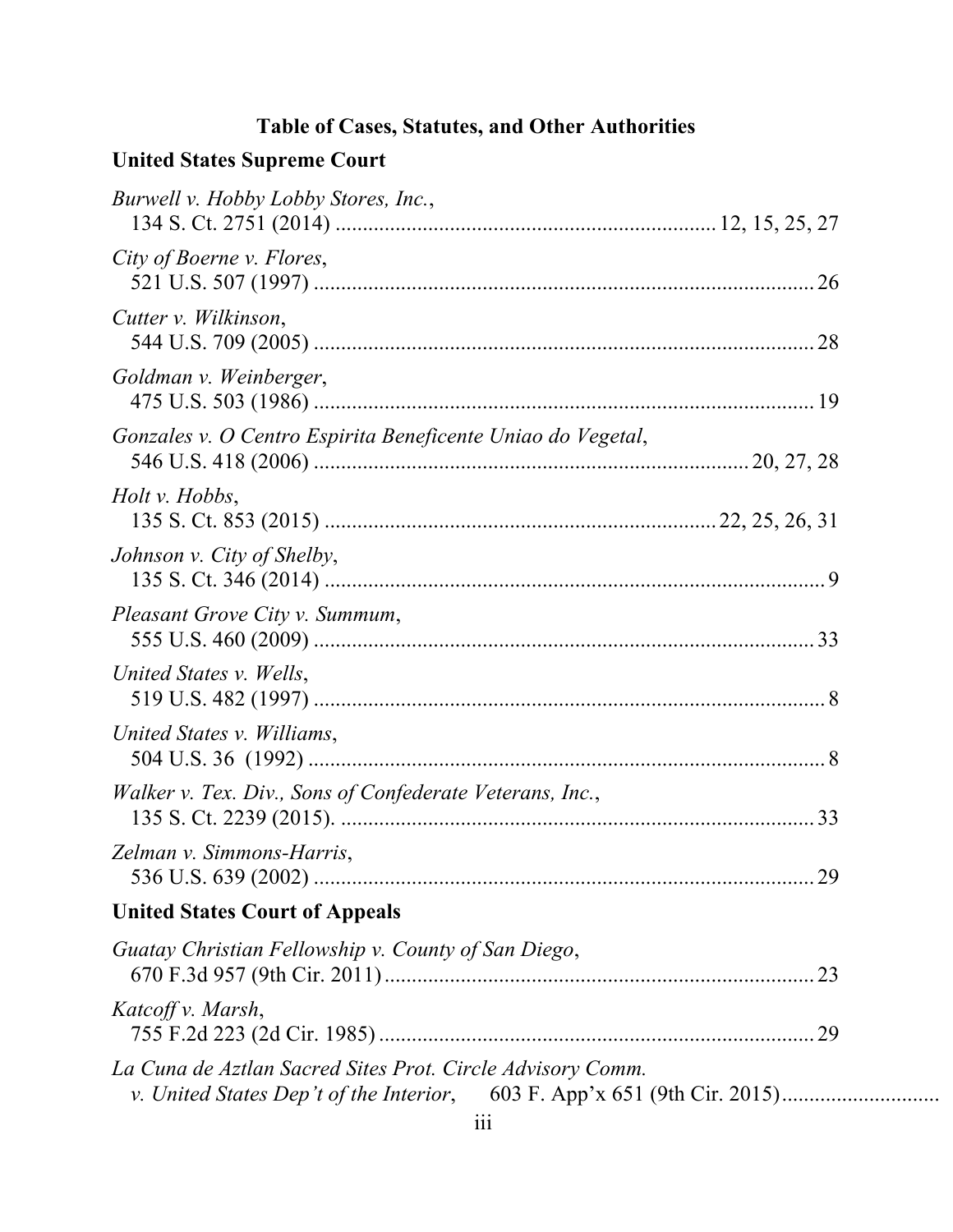| Norwood v. Vance,                                            |  |
|--------------------------------------------------------------|--|
| Oklevueha Native Am. Church of Haw., Inc. v. Holder,         |  |
| Rweyemamu v. Cote,                                           |  |
| Shea v. Kerry,                                               |  |
| Tokatly v. Ashcroft,                                         |  |
| United States v. Friday,                                     |  |
| United States v. Lafley,                                     |  |
| United States v. Quaintance,                                 |  |
| United States v. Quiroz,                                     |  |
| Wilson v. Kelkhoff,                                          |  |
| <b>United States District Courts</b>                         |  |
| Church of Scientology of Ga., Inc. v. City of Sandy Springs, |  |
| Singh v. McHugh,                                             |  |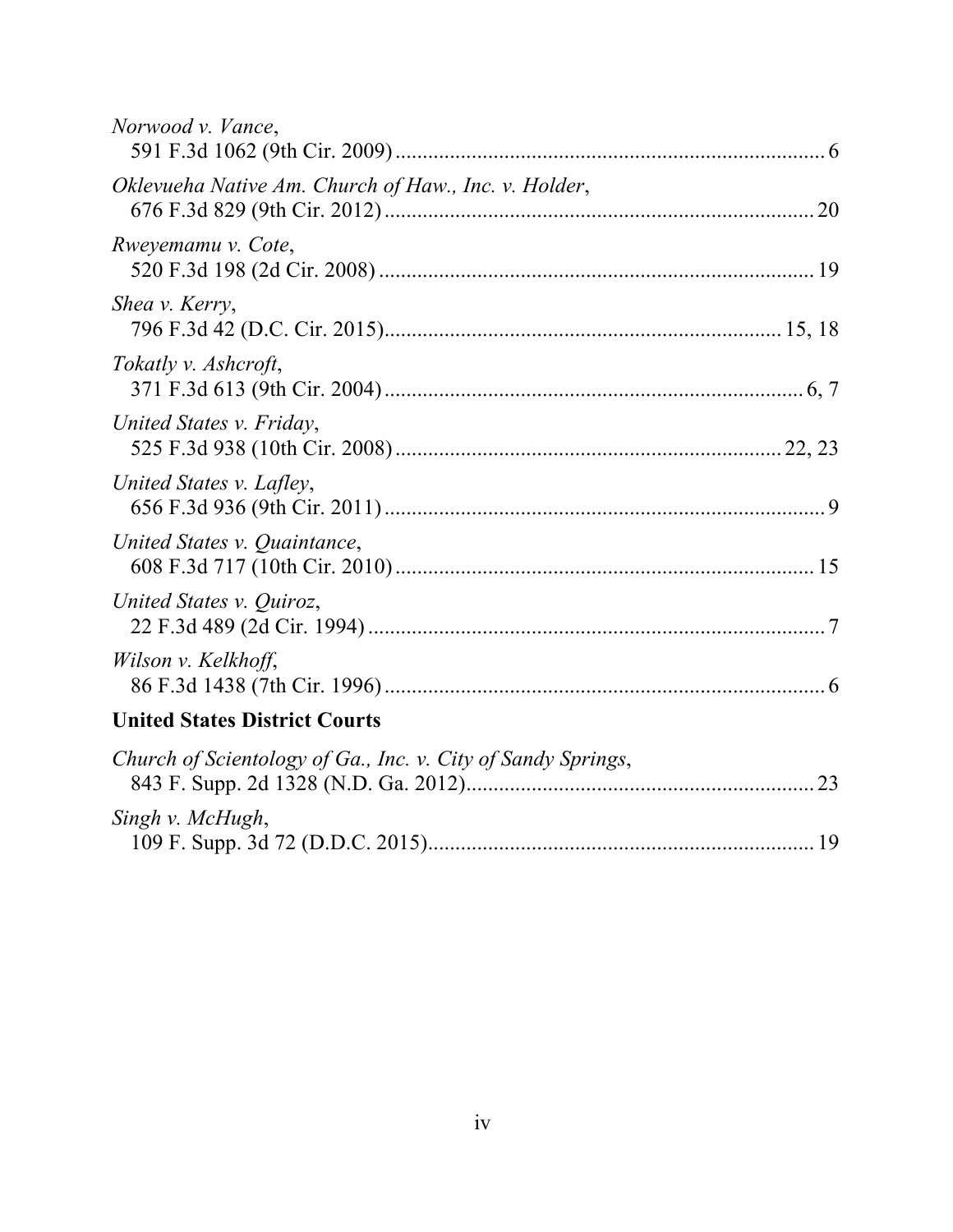## **Statutes**

| <b>Other Authority</b>                                                       |  |
|------------------------------------------------------------------------------|--|
|                                                                              |  |
|                                                                              |  |
| http://www.navy.mil/navydata/ranks/officers/specialty-staff/spclstaff.html21 |  |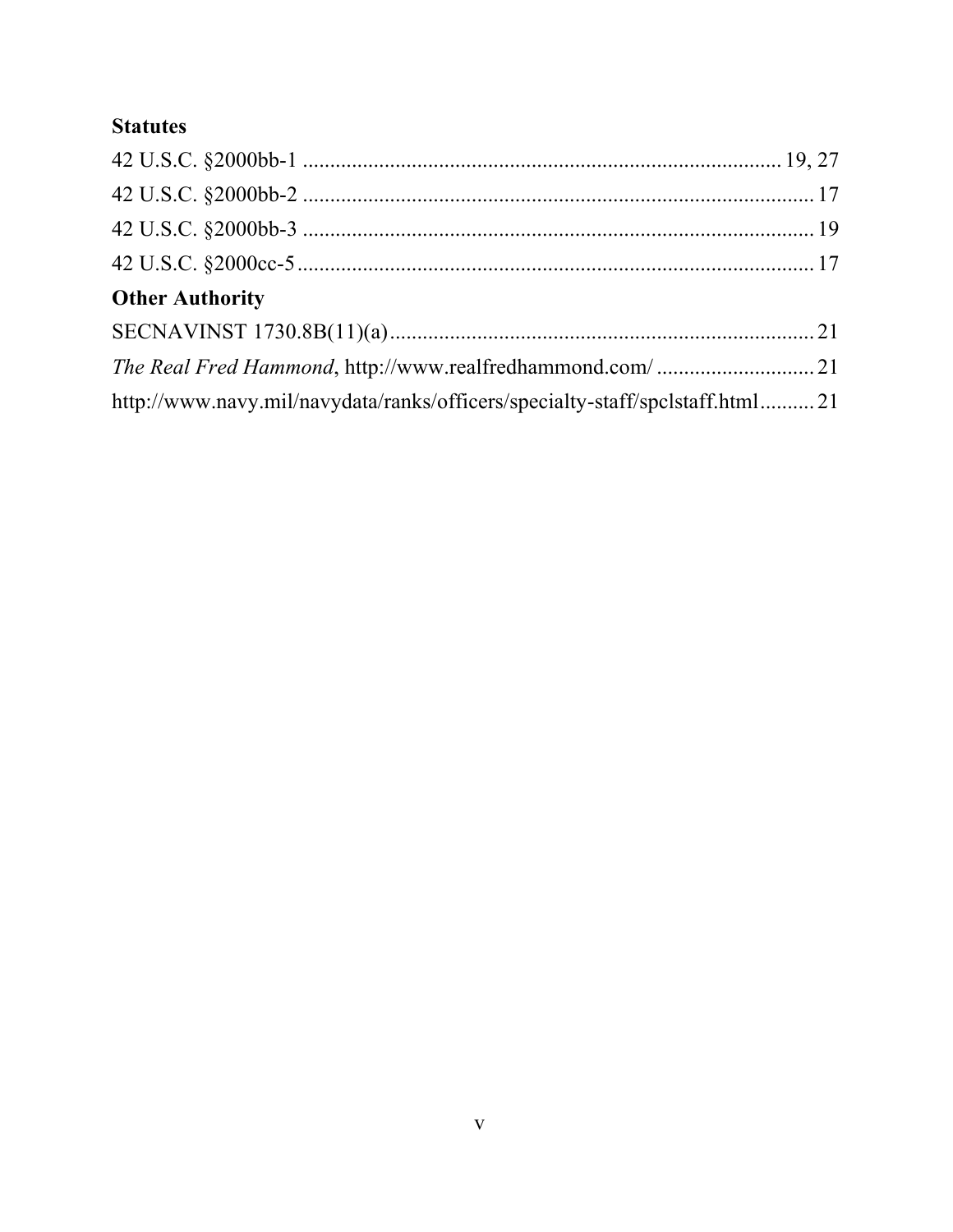#### **Introduction**

The Government does not dispute that the Religious Freedom Restoration Act (RFRA) applies to military discipline or that "the lower court was incorrect" in its RFRA holding. *See* Appellee's Br. 33. It nonetheless attempts to salvage a concededly erroneous holding through an assortment of forfeited forfeiture arguments and other claims that are without merit.

Eager to head off a clarifying ruling that RFRA was both applicable and violated here, the Government contends that Lance Corporal (LCpl) Sterling has forfeited her RFRA claim altogether by failing expressly to invoke RFRA during her trial and by not objecting to the purported absence of findings by the Military Judge on this issue. The Government did not make these arguments below but did make them in urging this Court not to grant review, and the Court not only implicitly rejected them in granting review but also specified additional questions on the merits of the RFRA claim. The Court was right to do so. Both of the Government's forfeiture arguments are themselves plainly forfeited; the Government had every opportunity to raise them below, but elected not to do so. And they are clearly wrong in any event. LCpl Sterling sufficiently invoked RFRA at trial, the lower court addressed her RFRA claim in the decision now under review, and LCpl Sterling has, for obvious reasons, focused on errors in that decision. The Government's implicit suggestion that this Court made a mistake in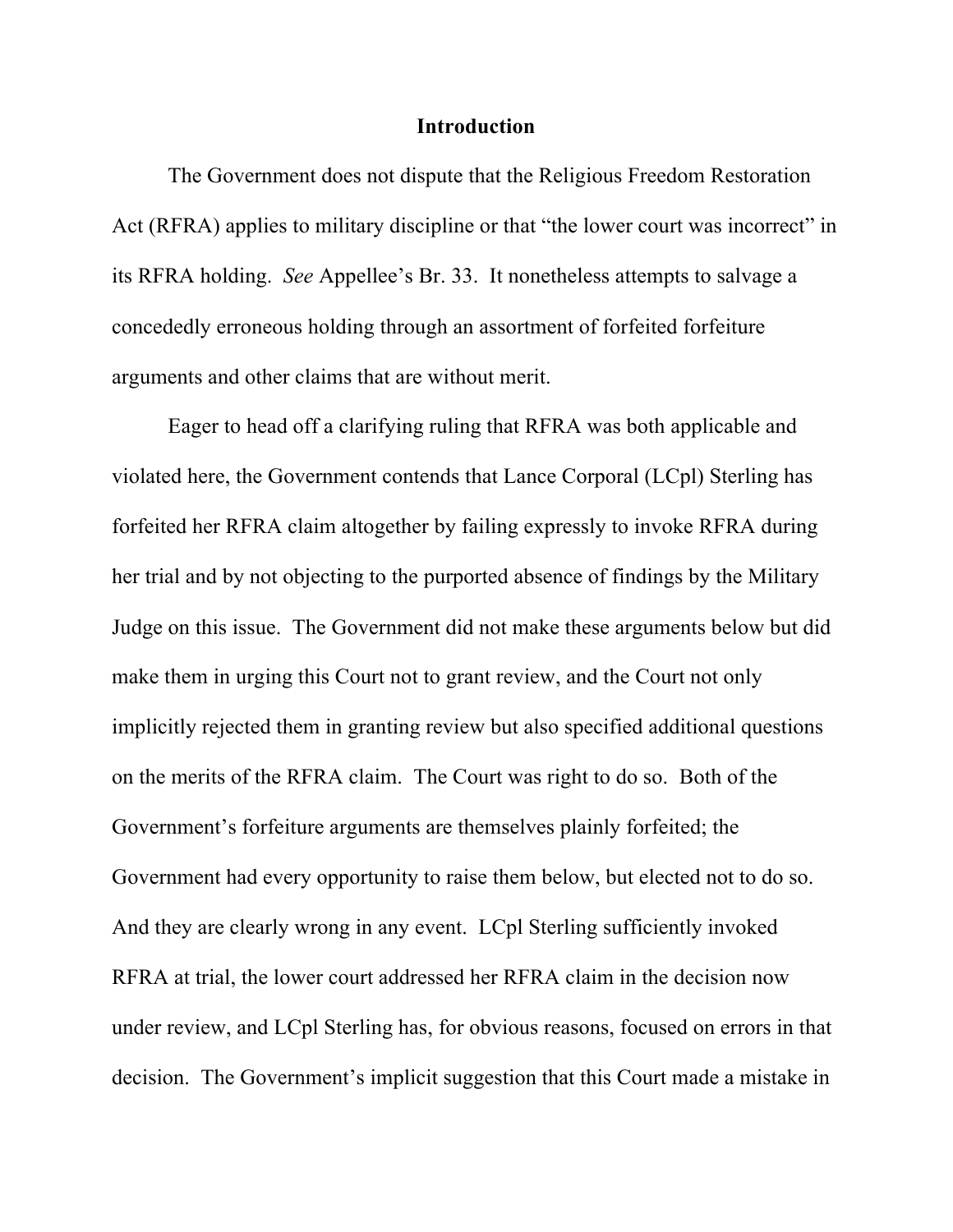granting review, and the Government's implicit invitation to render the exhaustive briefing of LCpl Sterling and her array of *amici* for naught, should be rejected.

The Government's desire to avoid the merits of this case is understandable: The RFRA violation here is clear. There can be no doubt that LCpl Sterling was exercising her sincerely held religious beliefs when she placed a Biblical quotation around her workspace in the form of a trinity. The Government effectively conceded as much below, but now, for the first time in this case, the Government disputes that LCpl Sterling is a Christian and that the quotation she placed around her desk was drawn from the Bible. But this belated second-guessing of LCpl Sterling's uncontroverted testimony—which established that she *is* a Christian and that she placed the signs around her desk for sincerely-held *religious* reasons—is both forfeited and manifestly meritless.

The Government also belatedly claims that Staff Sergeant (SSgt) Alexander's orders and this prosecution did not substantially burden LCpl Sterling's exercise of religion. But in the lower court, not only did the Government *not dispute* substantial burden—despite every opportunity to do so—it took substantial burden as a *given*, arguing only that SSgt Alexander's conduct satisfied strict scrutiny. The Government had it right the first time. The substantial consequences visited upon LCpl Sterling based on her refusal to cease her religious exercise plainly satisfy the substantial burden test.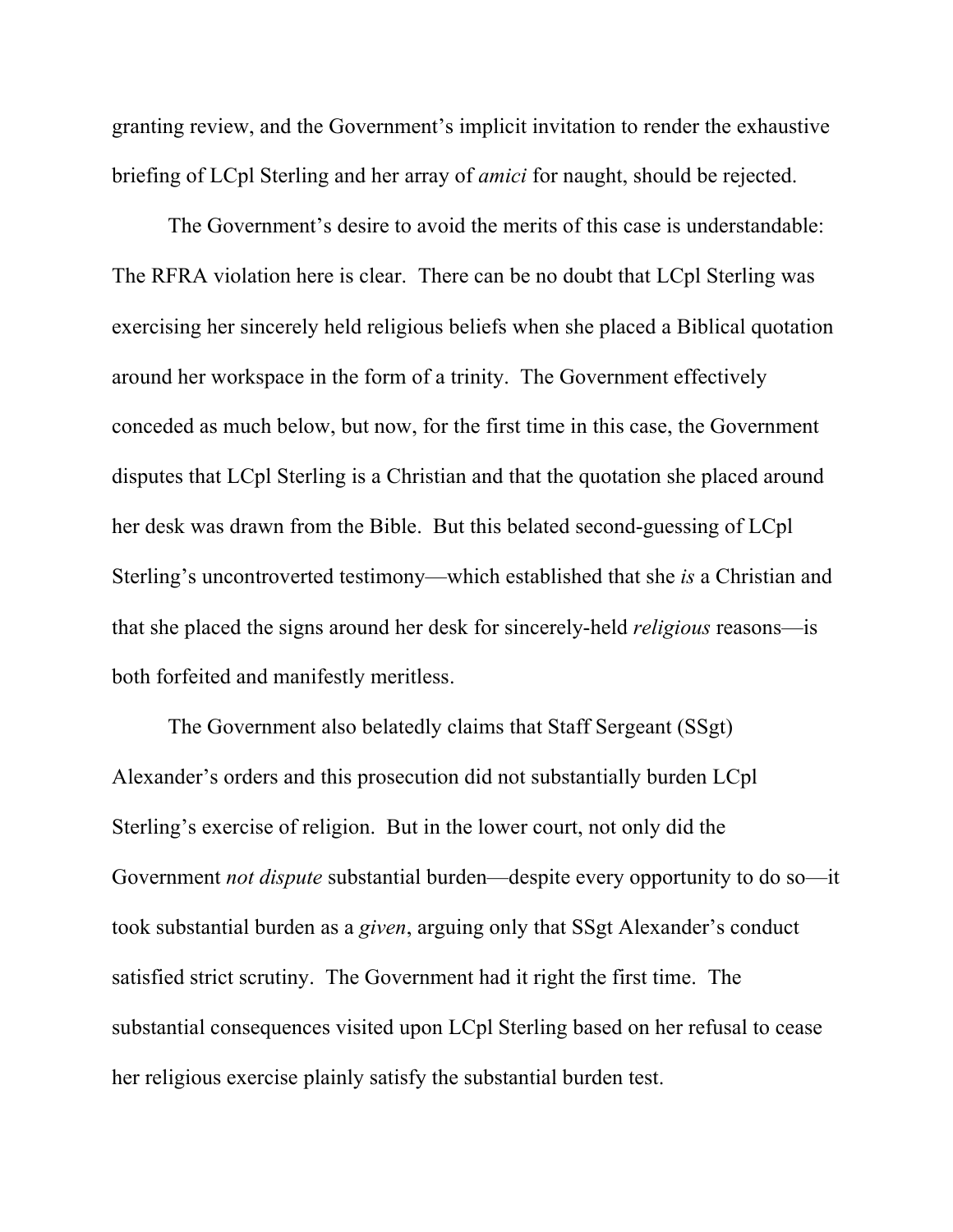The Government also belatedly raises what amounts to an exhaustion requirement and hints that LCpl Sterling's religious display could have been accommodated if only she had formally requested an accommodation. That argument is triply problematic. First, the argument is forfeited. Second, it is wrong; there is no exhaustion requirement under RFRA, which affirmatively requires the Government to respect religion and does not require the adherent to seek relief from a prior restraint. Third, this belated argument devastates the one argument that the Government actually presented below, namely that the overwhelming imperatives of the military context allowed its refusal to accommodate LCpl Sterling to satisfy strict scrutiny. If, as the Government now hints, it could have accommodated LCpl Sterling if only she had asked, then it is impossible for the Government to insist that its failure to accommodate her was necessary to further a compelling government interest. In short, the Government has placed all its eggs in the exhaustion basket, even though that argument is both forfeited and wrong.

Even apart from their incompatibility with the exhaustion argument, the Government's strict scrutiny arguments are meritless. The Government claims a compelling interest in good order and discipline, but the Supreme Court has warned time and again that such generalized claims are insufficient to justify specific burdens on a RFRA claimant's rights. The Government does not take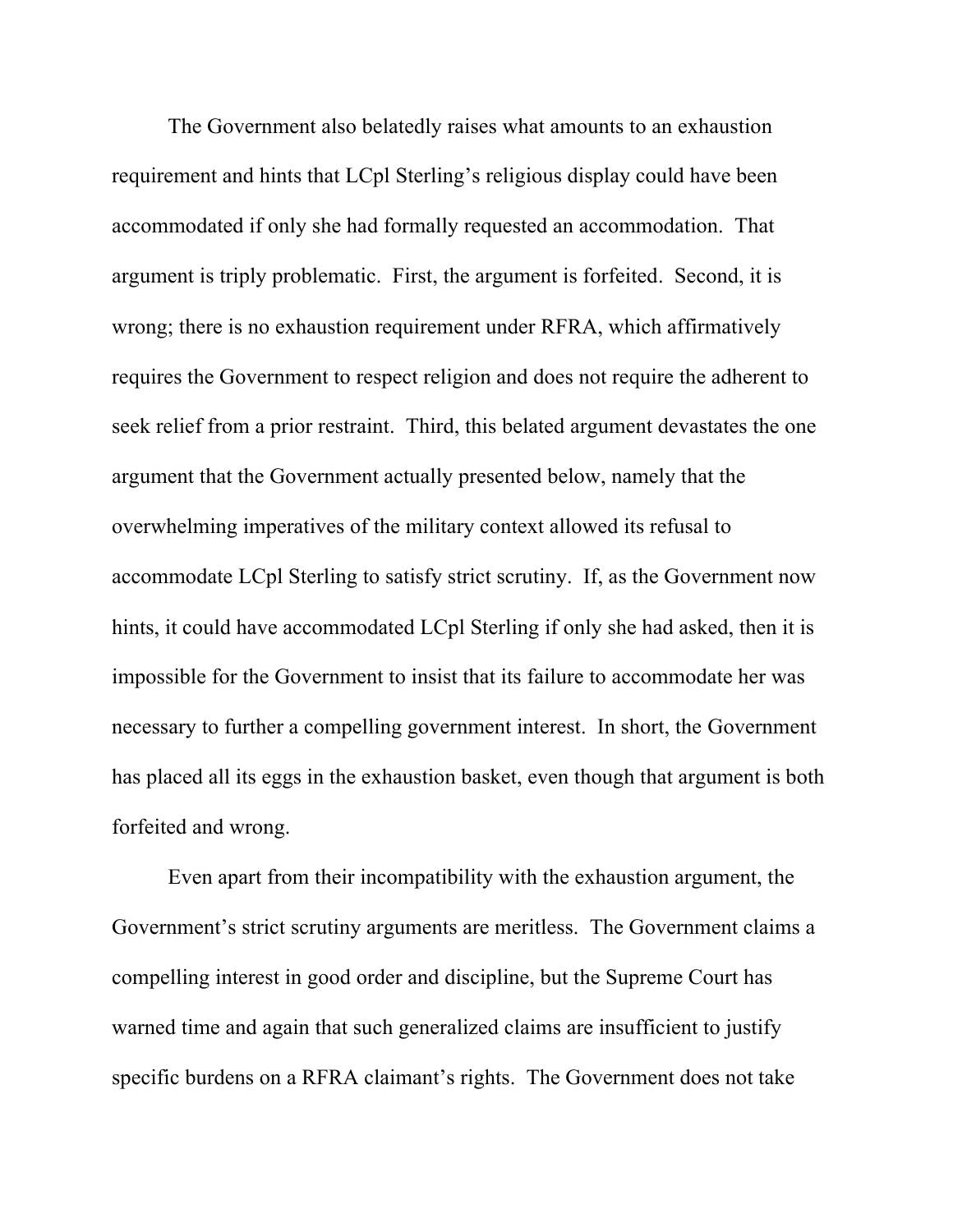issue with that proposition, but instead claims that it qualifies for a purported exception to that rule because its interest in uniform application of order and discipline cannot admit of any exceptions under RFRA. But this argument is fatally incompatible with the very accommodation process that the Government repeatedly touts, which envisions numerous exceptions if only the adherent would ask. The Government also half-heartedly contends that accommodating RFRA rights would raise Establishment Clause concerns, but the Supreme Court has rejected that argument time and again.

The Government also does not come close to satisfying its exceptionally demanding burden that prohibiting LCpl Sterling's Biblical quotations and courtmartialing her for posting them was the least restrictive means of protecting any compelling government interest. The Government had a stable of other, less restrictive alternatives to the path it chose. Yet, it does not even try to address those less restrictive measures; instead, it falls back once again on its accommodation-process argument, which is both forfeited and incorrect. Congress did not demand exhaustion, and the Government cannot impose that requirement through the back door by suggesting that the possibility of an accommodation is a less restrictive alternative.

Finally, even if RFRA does not apply to LCpl Sterling's religious exercise and somehow permits the Government to punish her for her religious actions, there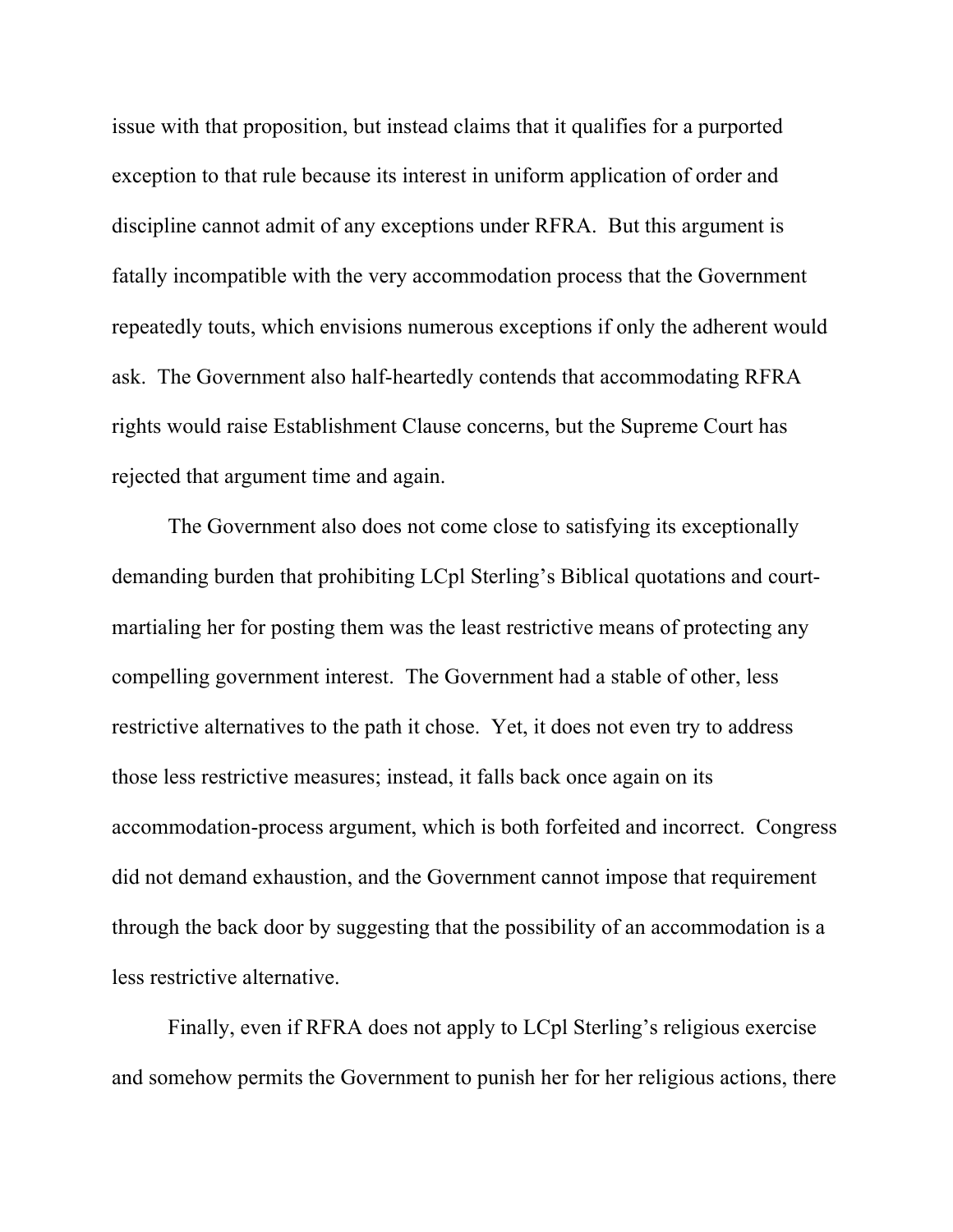was no valid military purpose to support SSgt Alexander's orders to remove the Biblical quotations. The lower court improperly based its decision on unfounded speculation that unnamed other service members *might* be "distracted" by the Biblical quotations. But that it is not enough to support orders that directly infringed LCpl Sterling's core individual rights. As throughout the rest of its brief, the Government barely mentions the decision under review, offering only a smattering of irrelevant claims that were never raised below and do not affect the analysis.

#### **Argument**

#### **I**

## LANCE CORPORAL STERLING PRESERVED HER RFRA CHALLENGE.

The Government offers a mishmash of forfeiture arguments to distract from the straightforward RFRA violation in this case. The Court has heard most of these arguments before, in the Government's opposition to LCpl Sterling's petition for review. Those arguments—themselves all forfeited by the Government, which raised none of them before the Navy-Marine Corps Court of Criminal Appeals (NMCCA) and instead argued the merits—rightly did not deter the Court from granting review; indeed, the Court directed further briefing on all the RFRA questions in the case. Now that the parties and an array of *amici* have done just that, the Government's principal response is to double down on its belated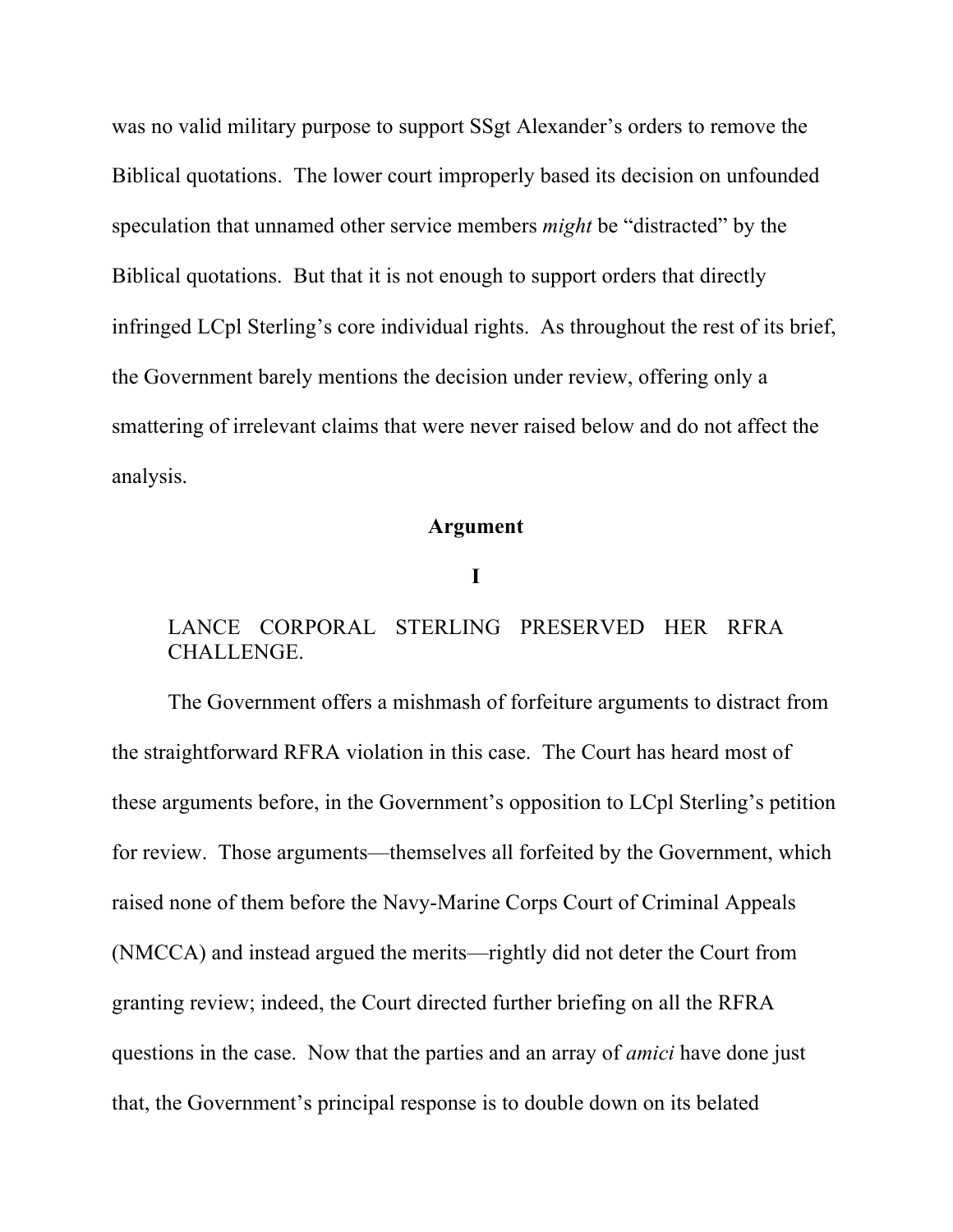forfeiture claim. This transparent (albeit understandable) effort to avoid the merits issues on which this Court granted review and that numerous parties have addressed—and the Government's implicit contention that the Court erred in granting review—should be rejected.

#### **A. The Government's Claim That Lance Corporal Sterling Has Forfeited Her RFRA Claim by Purportedly Failing to Assert It at Trial Fails.**

The Government first contends that LCpl Sterling "forfeited any RFRA issue on appeal by not making a RFRA claim at trial." *See* Appellees' Br. 32; *see also id.* at 1, 24, 28-33. That is the exact same objection the Government lodged at the petition stage, although not in the courts below. *See, e.g.*, Appellee's Answer to Supp. to Pet. for Grant of Review 11 ("Appellant never argued her RFRA claim to the Military Judge, nor did she reference her burden under RFRA."); *id.* at 20 ("Appellant never explicitly raised RFRA at trial."). That assertion did not pose an obstacle to this Court's granting review, and it similarly poses no obstacle to this Court's deciding the merits of this case.

To begin with, the Government has forfeited its argument that LCpl Sterling waived her RFRA claim because it never pressed that argument below. "[I]t is well-established that the government can 'waive waiver' implicitly by failing to assert it." *Tokatly v. Ashcroft*, 371 F.3d 613, 618 (9th Cir. 2004) (quotation marks omitted); *see also Norwood v. Vance*, 591 F.3d 1062, 1068 (9th Cir. 2009); *Wilson v. Kelkhoff*, 86 F.3d 1438, 1445 (7th Cir. 1996); *United States v. Quiroz*, 22 F.3d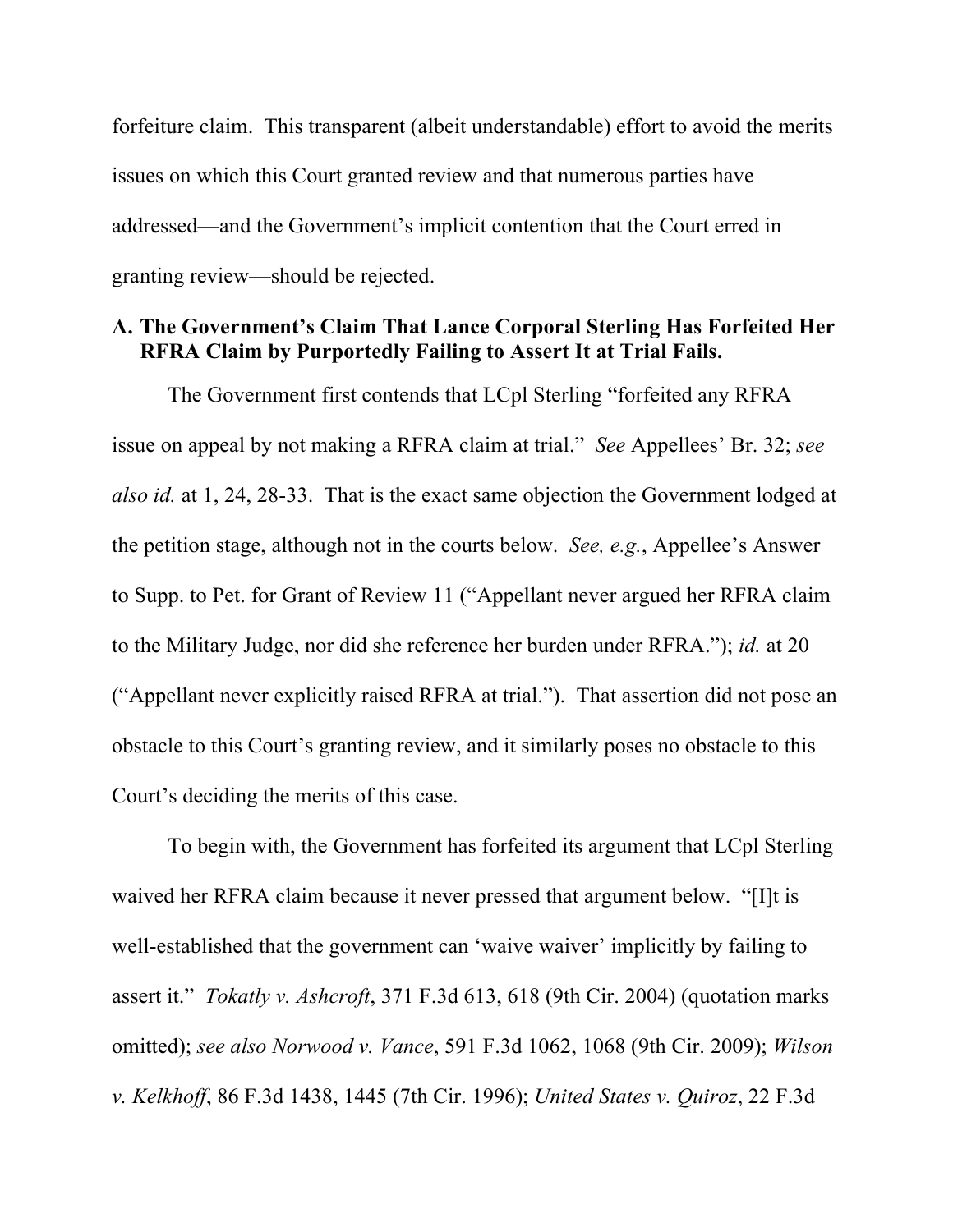489, 490-91 (2d Cir. 1994) (principle is applicable when "the government … neglected to argue on appeal that a defendant has failed to preserve a given argument in the district court").

That is precisely what the Government did here. In her opening brief to the NMCCA, LCpl Sterling explicitly argued that her rights under RFRA had been violated. *See* Sterling NMCCA Br. 25-29. In its response brief, the Government never contended that LCpl Sterling's purported failure to invoke RFRA before the Military Judge defeated that claim. Instead, it argued the merits, contending that the Government "can substantially burden the free exercise of religion when it (1) is in furtherance of a compelling governmental interest, and (2) is the least restrictive means of furthering that compelling governmental interest." NMCCA Answer on Behalf of Appellee 24. The Government then claimed that it satisfied this test, because SSgt Alexander's orders were "made in the least restrictive means in order to further a compelling governmental interest." *Id.* at 27. By "elect[ing] to address the issue on the merits" in the NMCCA, *Tokatly*, 371 F.3d at 618, and successfully attempting to procure a favorable ruling on the merits from that court, the Government thus forfeited its argument that LCpl Sterling forfeited her RFRA claim by failing expressly to invoke RFRA at trial.

Not surprisingly, the NMCCA did not remotely suggest that LCpl Sterling had forfeited her RFRA claim. Rather, in the decision now under review, it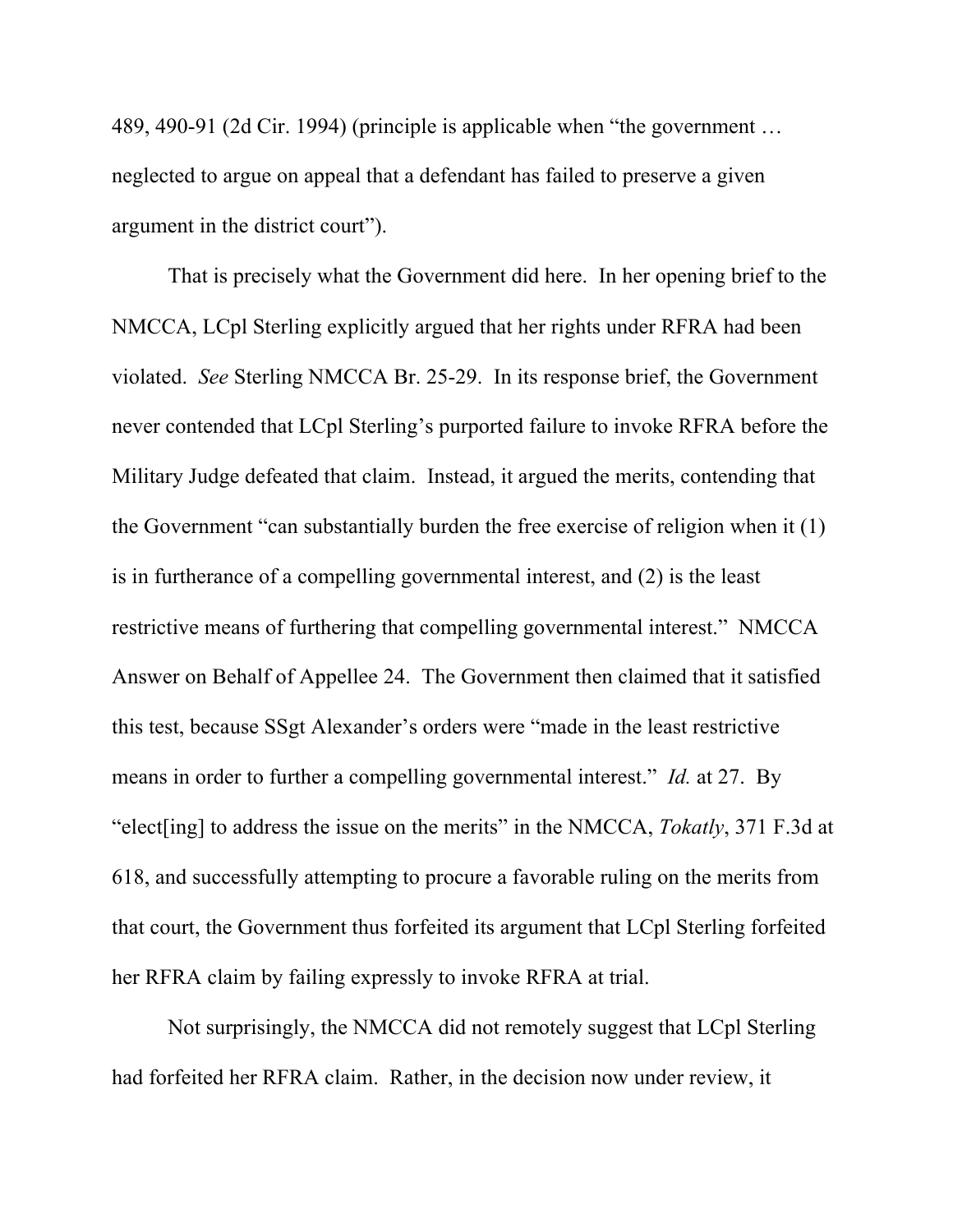proceeded to analyze and decide LCpl Sterling's RFRA claim on the merits. (*See* J.A.004-007.) This further undercuts any suggestion that this Court should decline to address LCpl Sterling's RFRA claim. *Cf. United States v. Wells*, 519 U.S. 482, 488 (1997) ("[W]e may address a question … if it was 'pressed in or passed on' by the Court of Appeals." (quoting *United States v. Williams*, 504 U.S. 36, 42 (1992) (brackets omitted)).

Even putting aside that the Government forfeited its forfeiture argument, the argument is unavailing in all events. LCpl Sterling invoked her RFRA rights at trial. She submitted DoD Instruction (DoDI) 1300.17 as an exhibit to her motion challenging the lawfulness of SSgt Alexander's orders. (*See* J.A.236-244.) As the Government concedes, *see* Appellee's Br. 21 n.7, that document cites RFRA and expressly incorporates RFRA's statutory language. In fact, DoDI 1300.17 only began citing RFRA on January 22, 2014, and LCpl Sterling brought her motion almost immediately thereafter, on February 1, 2014. *See id.*; *see also* J.A.080-081. Testimony on the motion went toward the religious nature of the quotations and LCpl Sterling's own religious beliefs, and LCpl Sterling's argument on the motion stressed that the orders were "unlawful [on] the ground of [her] religion."  $(J.A.089.)$ 

Under these circumstances, that LCpl Sterling did not explicitly invoke RFRA or label her argument as a "RFRA defense" before the Military Judge does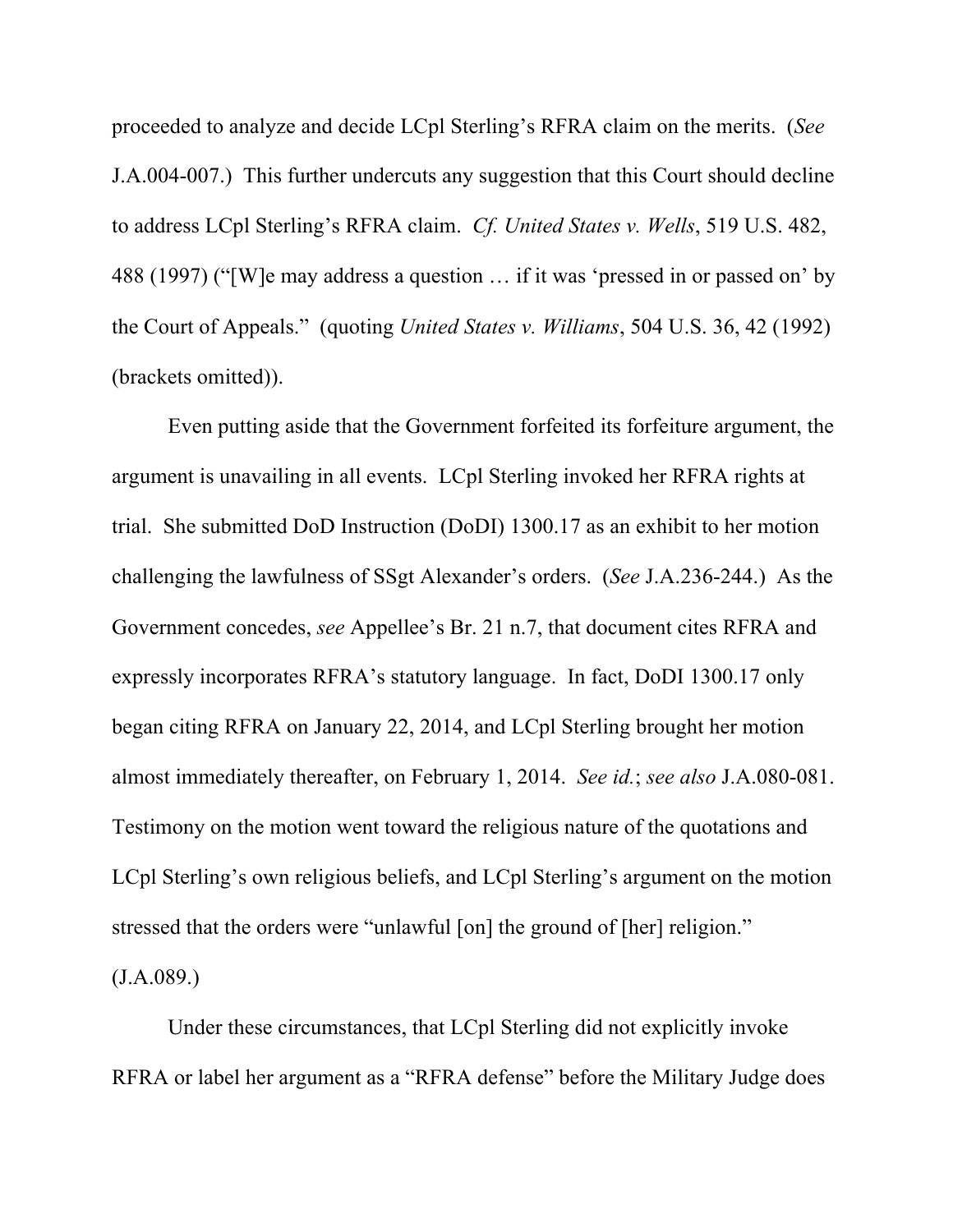not somehow result in forfeiture of her arguments or render meaningless either the lower court's RFRA decision or this Court's decision to grant review. *Cf. Johnson v. City of Shelby*, 135 S. Ct. 346, 346 (2014) (per curiam) (summarily reversing decision that dismissed complaint "for imperfect statement of the legal theory supporting the claim asserted"). The Government and the Military Judge were clearly aware that LCpl Sterling raised a religious-freedom objection to SSgt Alexander's orders, which under DoDI 1300.17 is premised on RFRA. Indeed, in one of the Government's leading cases, the defendant "had not specifically asserted a claim under RFRA" before the district court, and yet the court of appeals proceeded to address that claim. *United States v. Lafley*, 656 F.3d 936, 938-39 (9th Cir. 2011). The Government's belated argument to the contrary provides no reason for this Court not to do the same, especially when the lower court reached the merits.

## **B. The Government's Claim That Lance Corporal Sterling Has Forfeited Her RFRA Claim by Purportedly Failing to Object to the Military Judge's Lack of Findings Fails.**

The Government next oddly attempts to twist its confession of error into a forfeiture problem for LCpl Sterling. Admitting that the NMCCA impermissibly "narrowed RFRA's definition of 'exercise of religion,'" Appellee's Br. 33, the Government maintains that "the real issue lies … in the Military Judge's lack of findings as to sincerity and substantial burden," *id.* at 34; *see also id.* at 39. But,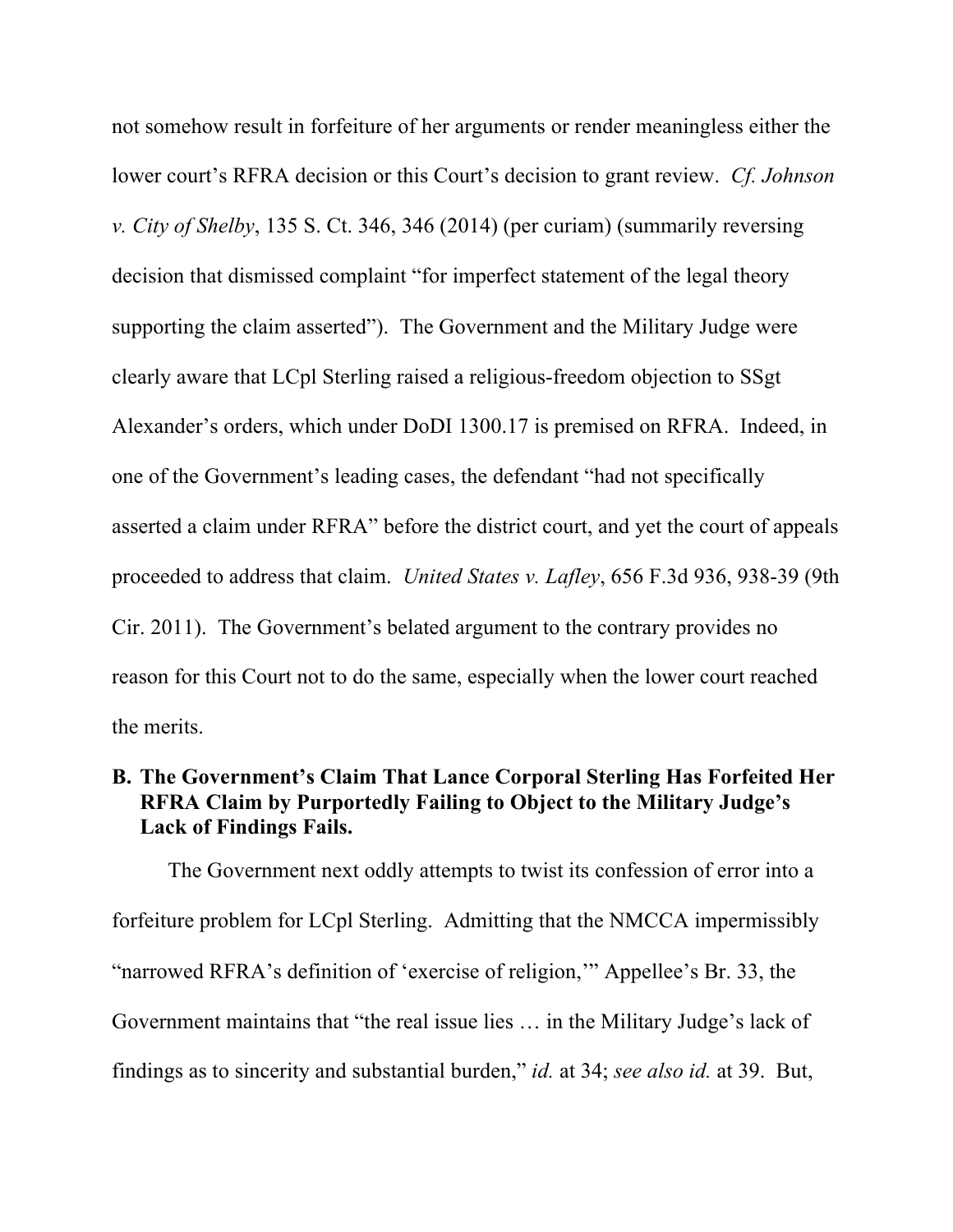the Government contends, LCpl Sterling "lodges no objection" to this lack of findings, *see id.* at 35, and "[i]nstead of objecting to the Military Judge's lack of findings as to sincerity or substantial burden," *id.* at 36, she has "focus[ed] virtually exclusively on the lower Court's opinion," *id.* at 37. Therefore, in the Government's view, she has "waive[d] any objection as to that complete lack of findings." *Id.* at 34.

This Court has already heard this argument, too, and implicitly—and correctly—rejected it. At the petition stage, the Government argued against review because "the Military Judge made none of the factual findings that seem to be required for a prima facie RFRA defense," including sincerity and substantial burden. *See* Appellee's Answer 20-21. The Court nevertheless granted review, and for good reason. As with its argument regarding LCpl Sterling's purported failure to assert RFRA at trial, the Government never made this argument to the lower court, despite every opportunity to do so in response to LCpl Sterling's RFRA arguments. The Government has thus once again forfeited its forfeiture objection. And, once again, the NMCCA addressed LCpl Sterling's RFRA claim on the merits, without any mention of the Military Judge's purported failure to make findings on the issue.

The Government's argument is in all events without merit. Of course LCpl Sterling has "focus[ed] virtually exclusively on the lower Court's opinion."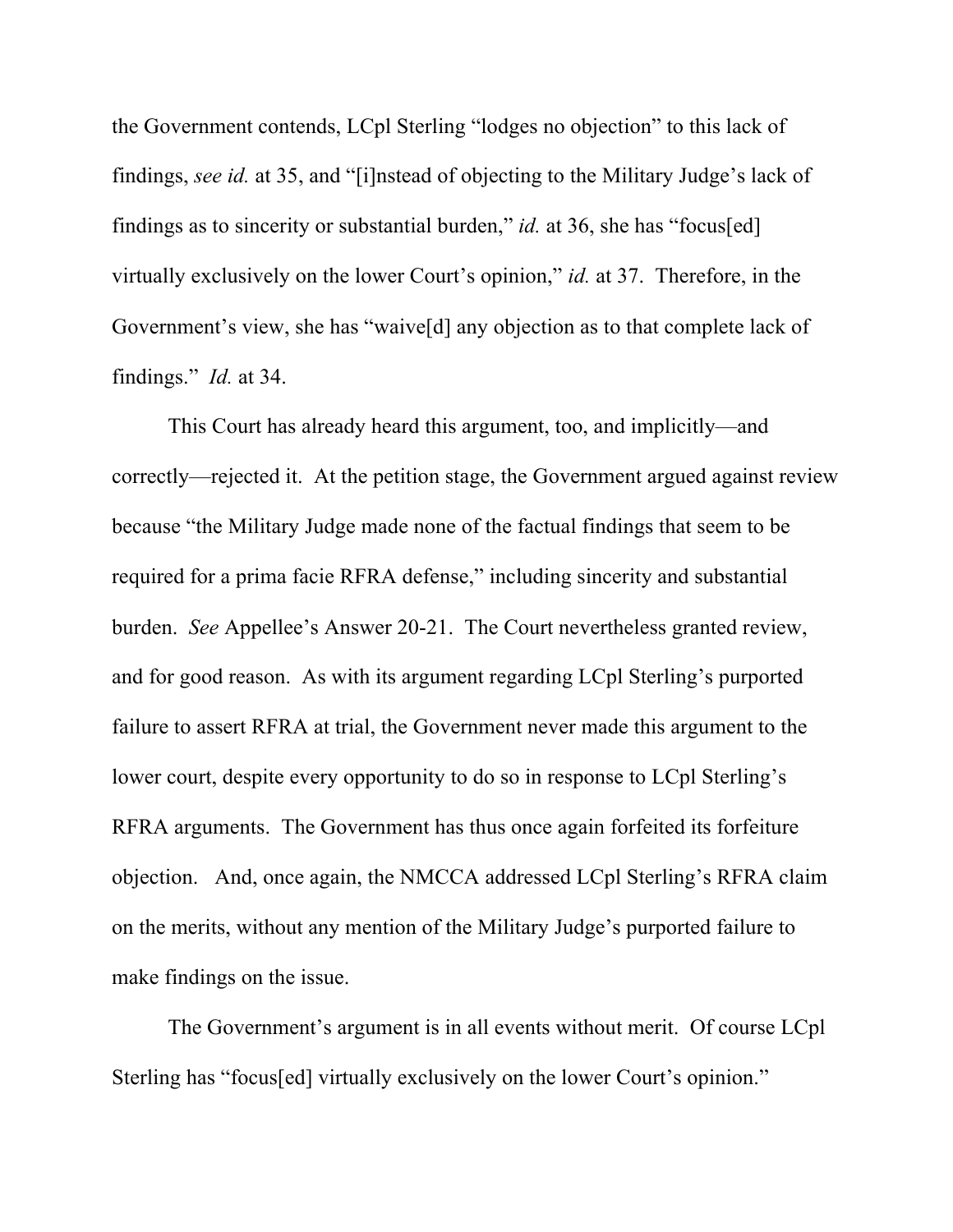Appellee's Br. 37. That is the decision under review by this Court, following LCpl Sterling's petition seeking review of that decision and this Court's order granting review of that decision and specifying additional questions on the merits. LCpl Sterling obviously *does* object to the Military Judge's ruling, which was affirmed by the decision she now challenges. But like any appellant in any appeal, she has focused on the errors in the decision under review, along with the additional merits questions specified by this Court. And now that the Government has conceded that the lower court's decision *was* erroneous, the very last thing this Court should do is reward the Government's abandonment of its victory below by *affirming* the NMCCA's ruling, which everyone agrees was incorrect. The notion that LCpl Sterling has somehow lost her ability to vindicate her rights because the Government has abandoned any defense of the decision under review is utter nonsense.

**II**

THE RELIGIOUS FREEDOM RESTORATION ACT OF 1993 (RFRA) PROVIDES VERY BROAD PROTECTION FOR RELIGIOUS LIBERTY. LANCE CORPORAL STERLING'S POSTING OF BIBLICAL QUOTATIONS AT HER WORKSPACE WAS A CORE EXERCISE OF HER SINCERELY HELD RELIGIOUS BELIEFS. STAFF SERGEANT ALEXANDER'S ORDERS TO REMOVE THE SIGNS SUBSTANTIALLY BURDENED LANCE CORPORAL STERLING'S RELIGIOUS EXERCISE. AND THE ORDERS WERE NEITHER BASED ON A COMPELLING INTEREST NOR NARROWLY TAILORED.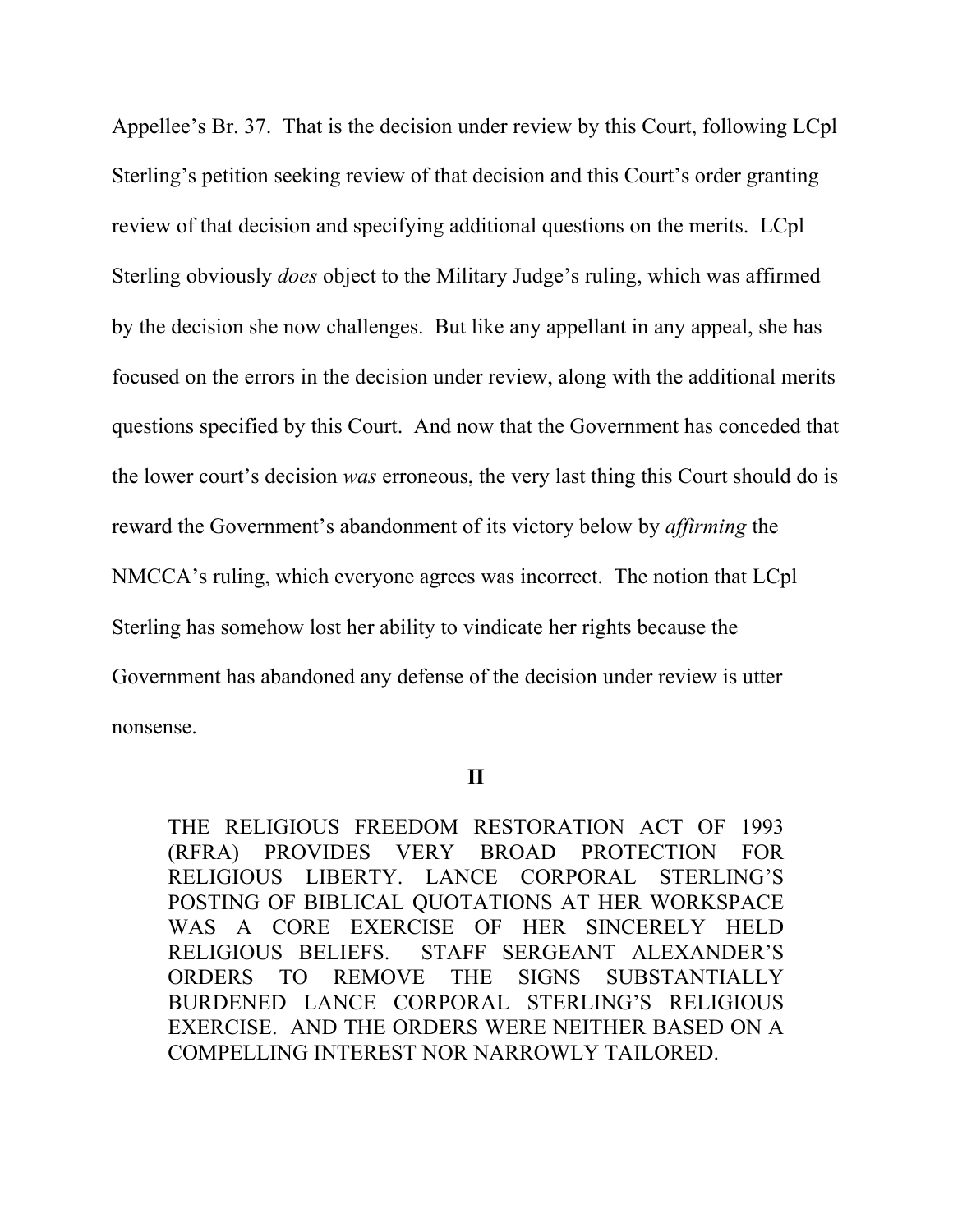The Government does not dispute that RFRA's "very broad protection for religious liberty" applies in the military context. *Burwell v. Hobby Lobby Stores, Inc.*, 134 S. Ct. 2751, 2760 (2014). Nor does it dispute that the NMCCA misapplied RFRA's definition of an "exercise of religion." Appellee's Br. 33. Instead, the Government spuriously and belatedly questions the sincerity of LCpl Sterling's Christian beliefs, incredibly suggests that her placement of a Biblical quotation in a "trinity" surrounding her workspace was not a religious exercise, and disingenuously maintains that LCpl Sterling was required to obtain prior permission to exercise her religion. The Government made none of these arguments in the lower court, however, and as a result, they are all forfeited. Worse still, the Government's belated exhaustion objection and related suggestion that it might have accommodated LCpl Sterling if she had only asked fatally undermines the only arguments the Government actually preserved. Having argued below that it had a compelling interest in disallowing LCpl Sterling's sincere exercise of religion, the Government belatedly suggests that the only problem is that she did not ask for an accommodation. Not only is that wrong; it makes clear that the Government's denial cannot satisfy strict scrutiny.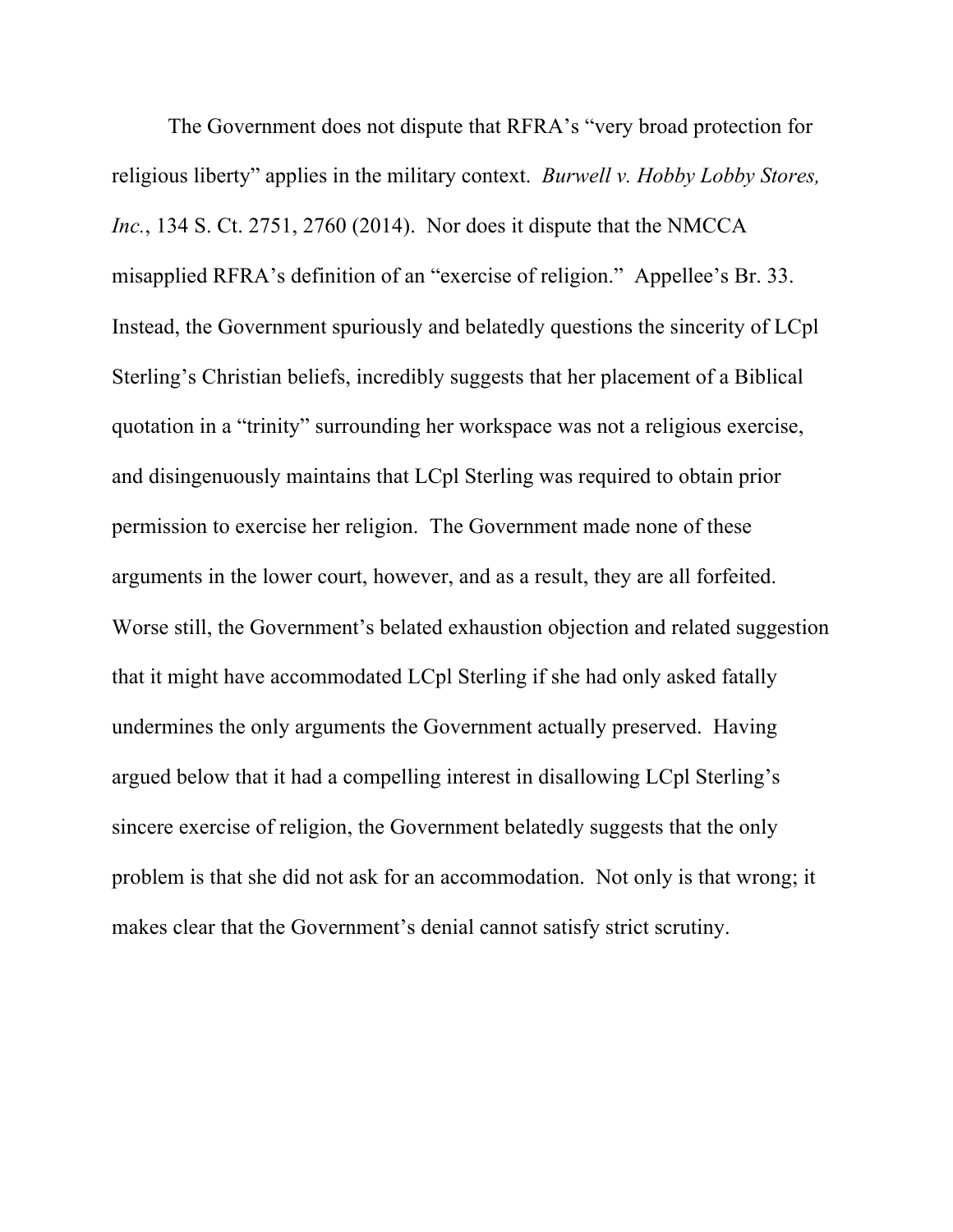## **A. Lance Corporal Sterling's Placement of a Biblical Quotation in a Trinity Around Her Workspace Was a Core Exercise of Her Sincerely Held Religious Beliefs.**

Rather than defend the lower court's erroneous decision, the Government instead takes the remarkable step of questioning the sincerity of LCpl Sterling's religious beliefs. *See* Appellee's Br. 42-45. In fact, the Government even goes so far as to suggest that the quotation she placed around her desk is not actually drawn from the Bible. *See id.* at 15, 18-19 & n.5. The Government has never before advanced these astonishing arguments, and for good reasons: They are conclusively foreclosed by the record and, in all events, have no legal merit.

LCpl Sterling's uncontroverted testimony at trial established that she is a Christian and that she was exercising her religion when she arranged a Biblical quotation in a "trinity" around her workspace. The Government professes ignorance about LCpl Sterling's religious affiliation, Appellee's Br. 13 n.3, and claims that she "never explained if the placement of the three signs in her office … were linked to her religion." *Id.* at 15. But that is simply false. LCpl Sterling testified at trial that she identifies as a Christian and as a "religious person." (J.A.079, 111, 114.) She also testified that she considers the Bible "a religious text," (J.A.079), that she consciously drew the quotation at issue from "scripture," (*id.*), and that she deliberately chose to tape three quotations around her workspace in order to represent the concept of the "trinity," to "have [the] protection of three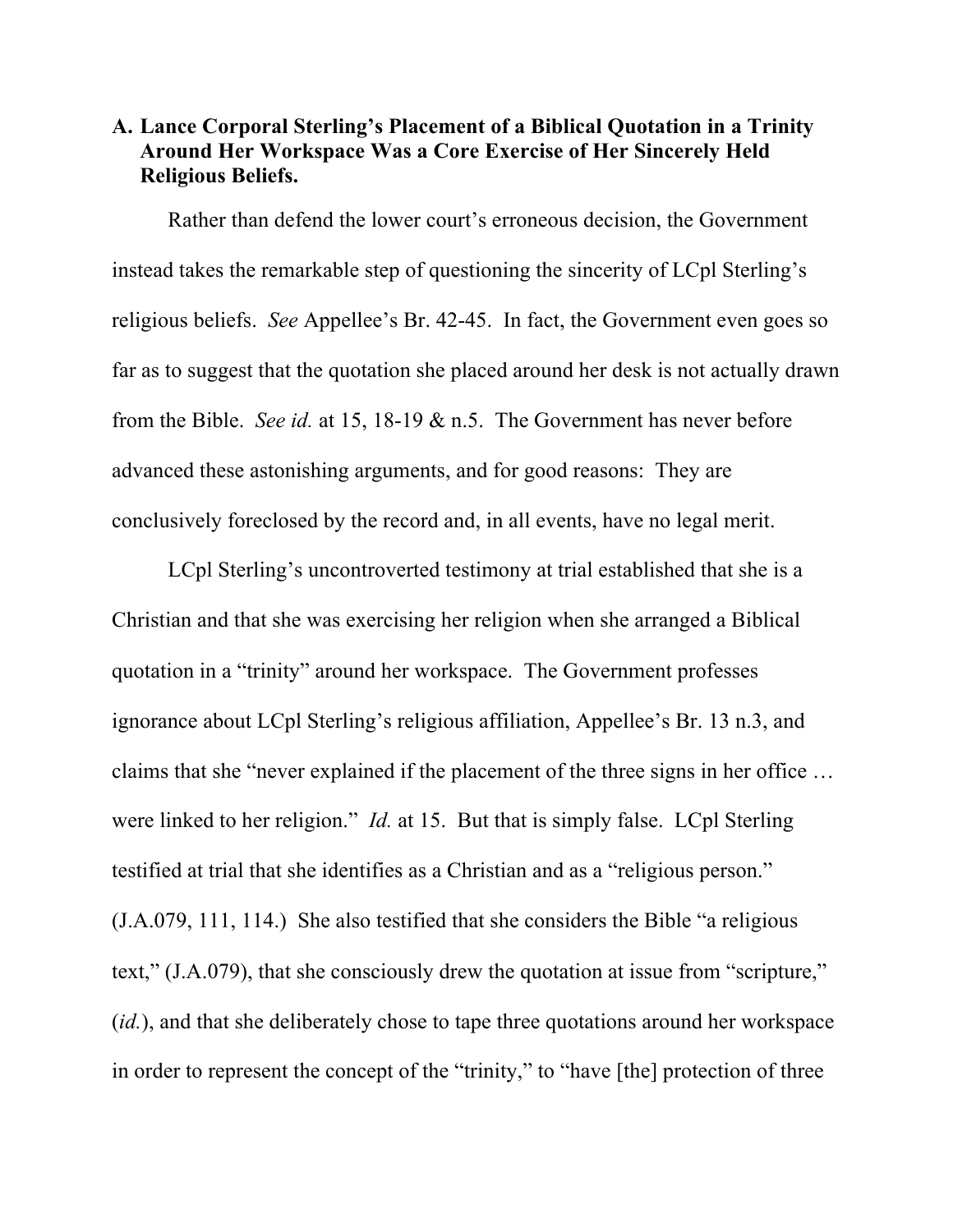around [her]," and as "a mental reminder" of God's promise of protection.

(J.A.111, 114.) And based on LCpl Sterling's testimony, the Military Judge found that the quotation was "biblical in nature." (J.A.159.) The lower court likewise agreed. (*See* J.A.006 (NMCCA referring to "biblical quotations").) There simply can be no serious doubt that LCpl Sterling sincerely holds her religious beliefs or that the quotation on her slips of paper was based in the Bible.<sup>1</sup>

Until now, the Government has never questioned LCpl Sterling's sincerity, much less with the "evidence" it now touts. When LCpl Sterling testified about her religious beliefs at trial, the Government did not offer any contrary testimony. And when the Government was before the NMCCA, it did not question LCpl Sterling's religious sincerity. On the contrary, it acknowledged that LCpl Sterling "stated that she was a religious person and the three signs represented the trinity." NMCCA Appellee's Brief 25. The Government cannot now turn around and claim that LCpl Sterling's religious belief was, in fact, not sincere. The Government had every opportunity to raise this argument in the lower court, but it failed to do so.

l

 $1$  Perhaps the strangest of the Government's sincerity arguments is its suggestion that LCpl Sterling might have drawn the quotation from a song by a musician named Fred Hammond. *See* Appellee's Br. 19 n.5. Setting aside the fact that LCpl Sterling's explicit testimony establishes that she drew the quote from "scripture," it is rather obvious that Fred Hammond—a *gospel singer*—drew the lyrics of his song from the Bible as well. *See The Real Fred Hammond*, http://www. realfredhammond.com/ (describing Mr. Hammond as "the 'Babyface' of gospel"). Thus, even on its own bizarre terms, the Government's argument confirms that LCpl Sterling's placement of the quotation around her desk was an exercise of religion.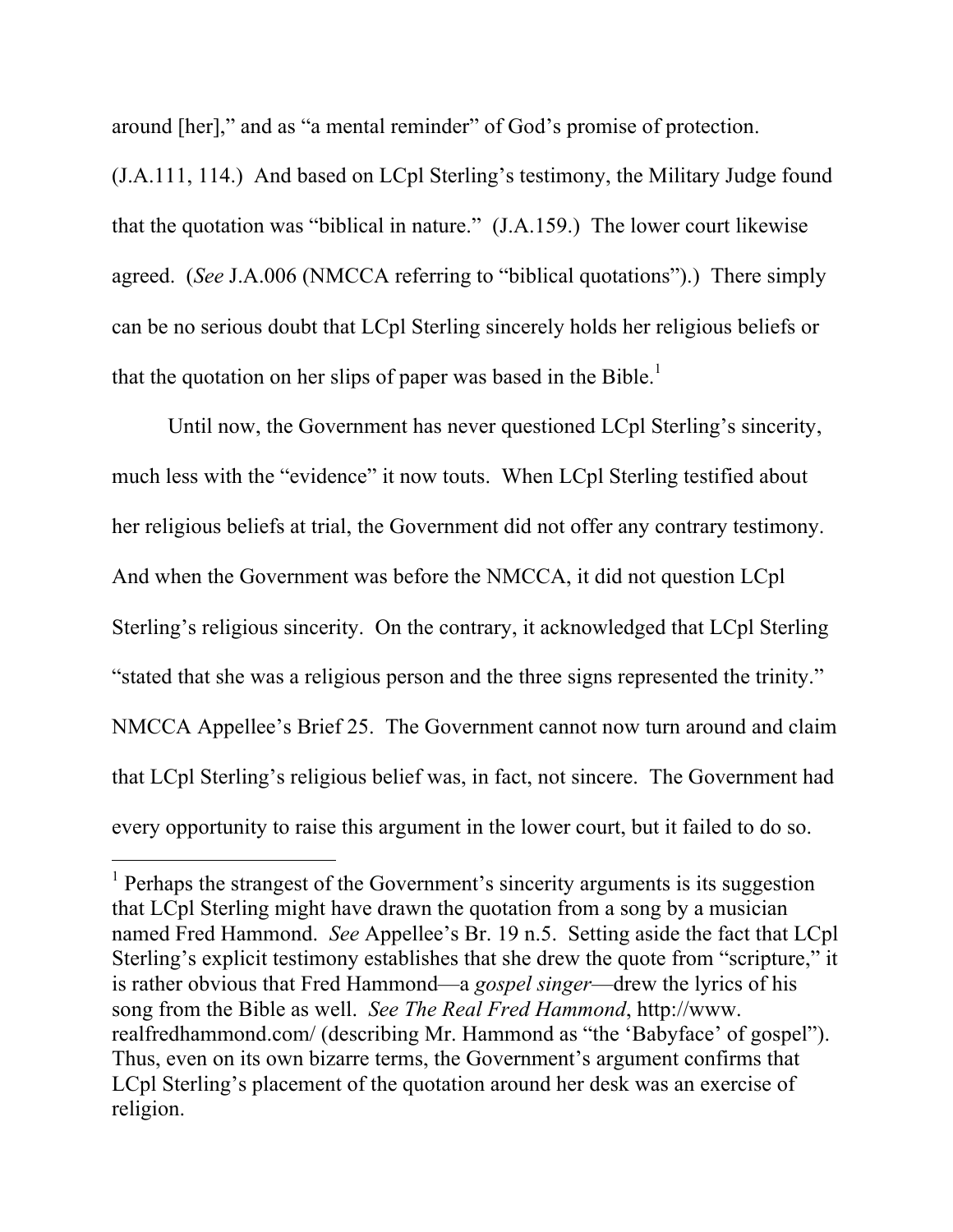Accordingly, the Government has forfeited it. *See, e.g.*, *Shea v. Kerry*, 796 F.3d 42, 56 (D.C. Cir. 2015) (finding the Government's argument forfeited because, "[a]lthough we may affirm a judgment on any ground that the record supports and that the opposing party had a fair opportunity to address, an argument never made below is waived on appeal" (citations and quotation marks omitted)).

In all events, the Government's argument fails on the merits. LCpl Sterling's sincere exercise of religion stands in stark contrast to the claims that courts have rejected in previous RFRA cases. In the canonical RFRA sincerity case, *United States v. Quaintance*, 608 F.3d 717 (10th Cir. 2010), the Tenth Circuit held that a gang of drug dealers could not avoid prosecution by claiming membership in "the Church of Cognizance, which teaches that marijuana is a deity and sacrament." *Id.* at 718-19; *see also Hobby Lobby*, 134 S. Ct. at 2774 n.28 (citing *Quaintance*). The Government's effort to place LCpl Sterling's conventional exercise of her Christian faith in the same category of the sham religions in *Quaintance* and other cases involving illegal drugs and gun possession, *see* Appellee's Br. 42-43 & n.15, is disheartening and unavailing. The differences could hardly be more obvious. Placing a "trinity" of small slips of paper with a Biblical quotation around one's workstation is a far cry from inventing a religion as part of an effort to traffic illegal drugs. Nothing in the record supports the Government's assertion that LCpl Sterling placed the Biblical quotations around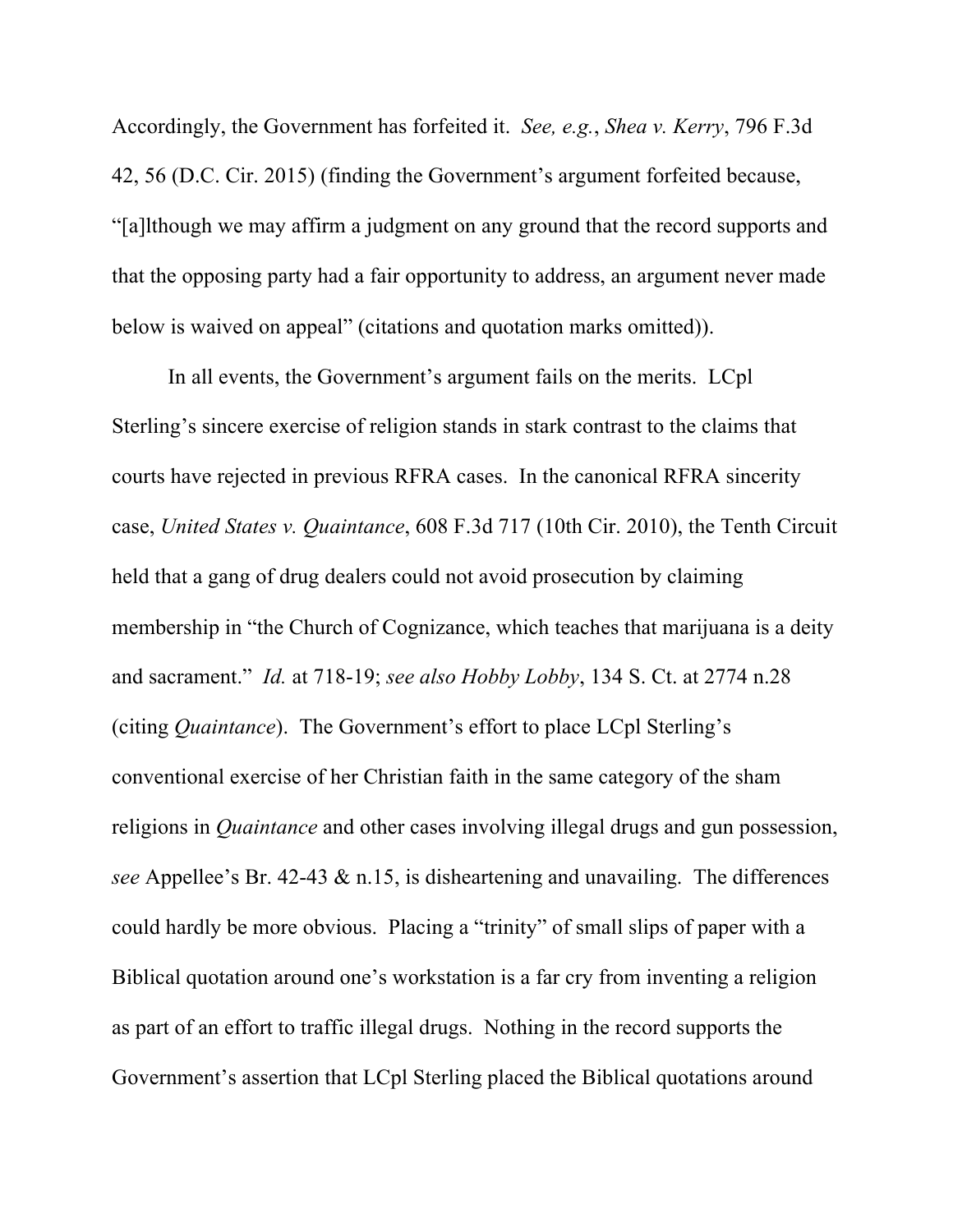her desk for the "secular purpose of 'sticking it' to her superiors." *Id.* at 44. And the Government's repeated, disingenuous invocation of unrelated disciplinary events cannot possibly undermine the direct evidence at trial that LCpl Sterling was exercising her sincerely held Christian beliefs when she placed the Biblical quotations around her workspace.

The Government also appears to question whether LCpl Sterling's placing the signs in the form a trinity is an "exercise of religion." *See* Appellee's Br. 40- 42. On both the facts and the law, this claim is mystifying. LCpl Sterling testified—without rebuttal by the Government—that she is a Christian and that she "did a trinity" with the signs in order to "have [the] protection of three around [her]" in response to difficulties she experienced at work. (J.A.111, 114.) *Even if* the quotation on the signs was not a Biblical quotation, her actions would thus plainly constitute an "exercise of religion." But as both courts below acknowledged, and the Government has never before disputed, the signs *did* contain "[B]iblical quotations," (J.A.006), removing any doubt that LCpl Sterling's "placement of the signs" was "a sincere exercise of religion." Appellee's Br. 43. The Government's argument essentially reduces to an attack on the importance or centrality of LCpl Sterling's actions to her religious beliefs. But that is no different from the lower court's cramped reading of RFRA that the Government now says it abandons. Regardless, RFRA squarely forecloses this line of attack when it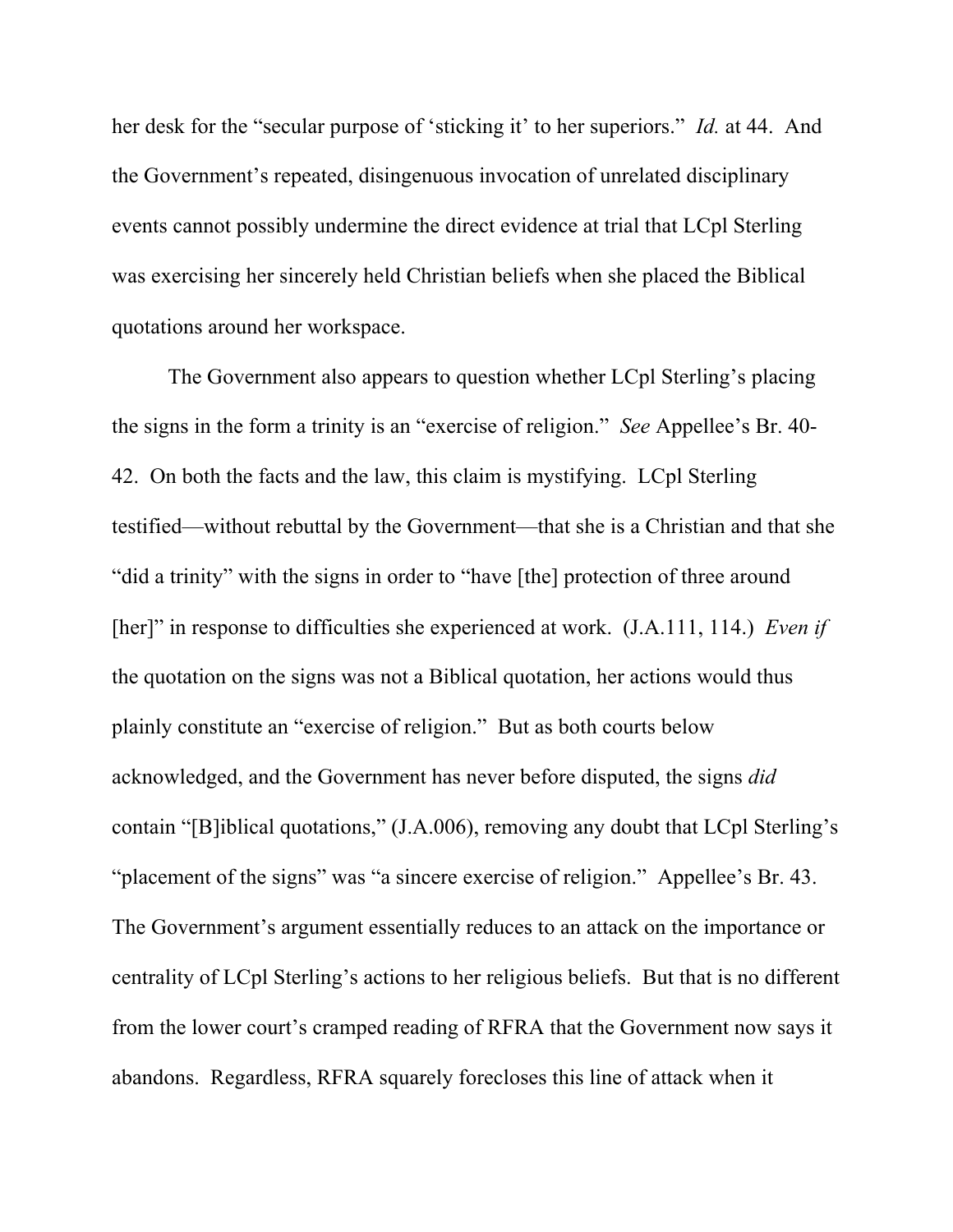defines "religious exercise" to include "any exercise of religion, whether or not compelled by, or central to, a system of religious belief." 42 U.S.C. §2000cc- $5(7)(A)$ ; 42 U.S.C. §2000bb-2(4). This aspect of the Government's argument should thus be rejected for the same reasons that the lower court's analysis was legally invalid. *See* Appellant's Br. 18-26.

#### **B. The Government Substantially Burdened Lance Corporal Sterling's Exercise of Religion.**

Having abandoned the lower court's cramped reading of RFRA and having failed in its effort to impugn the sincerity of LCpl Sterling's religious beliefs, the Government's next tack is to argue that LCpl Sterling suffered no substantial burden on her exercise of religion. This argument likewise fails.

As a threshold matter, the Government has forfeited this argument, too. Before the lower court, not only did the Government *not* dispute substantial burden—despite every opportunity to do so—it took substantial burden as a *given*. Specifically, the Government argued below that "[t]he federal government *can* substantially burden the free exercise of religion when it (1) is in furtherance of a compelling governmental interest, and (2) is the least restrictive means of furthering that compelling governmental interest." Appellee's NMCCA Br. 24 (emphasis added). The Government's newly minted argument before this Court that there was no substantial burden at all is "an argument never made below" that "is waived on appeal." *Shea*, 796 F.3d at 56.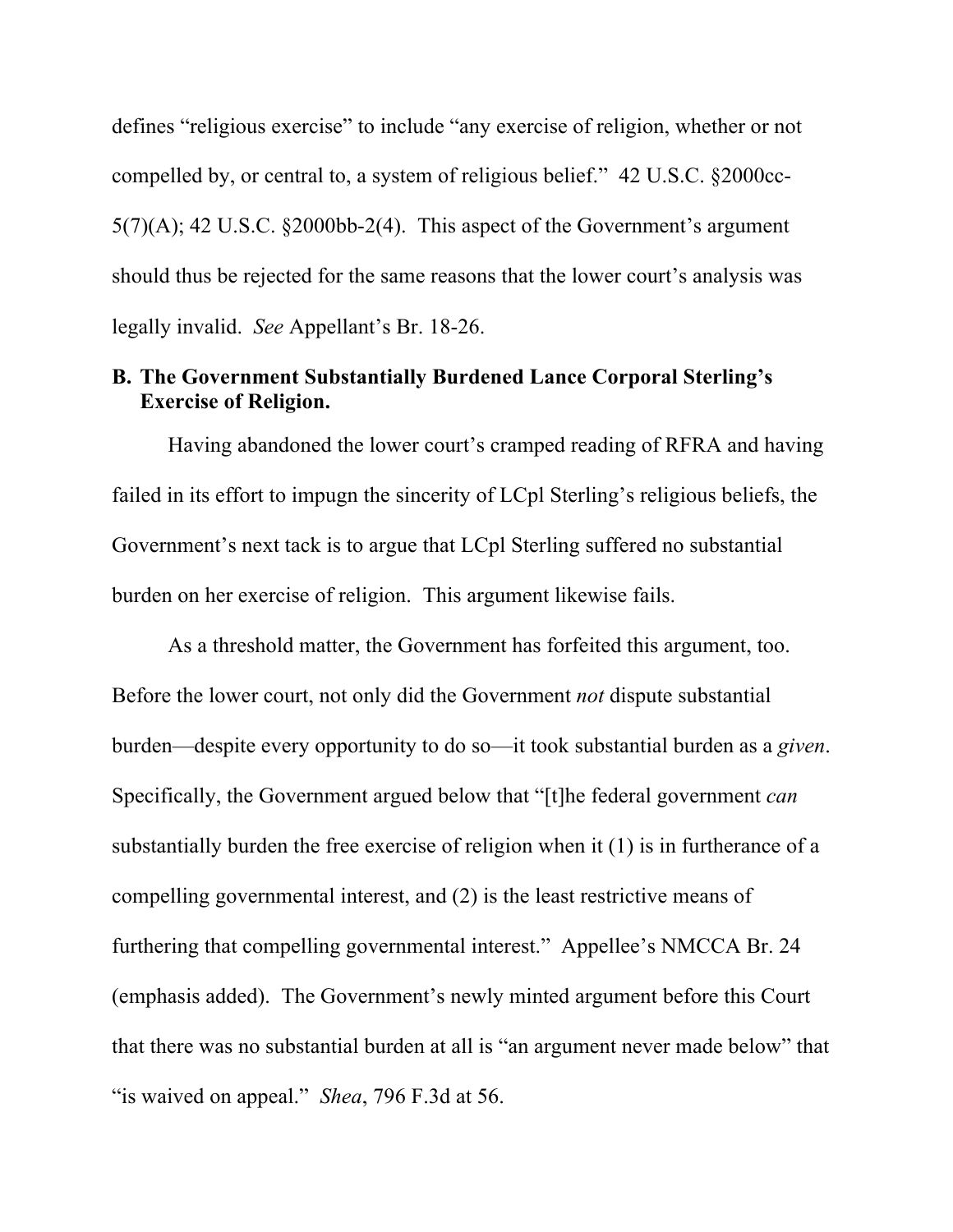Forfeiture is particularly clear with respect to the Government's principal contention that SSgt Alexander's actions did not constitute a substantial burden on LCpl Sterling's exercise of religion because LCpl Sterling did not formally request an accommodation to place the Biblical quotations at her workstation. *See* Appellee's Br. 12, 20-21, 46-51. Indeed, this argument is triply flawed: it is forfeited, wrong, and undermines the strict-scrutiny arguments the Government actually preserved. First, as to forfeiture, this quasi-exhaustion requirement never surfaced below. The Government's brief in the NMCCA did not so much as mention *any* of the accommodation procedures it now invokes, even though it plainly had "a fair opportunity" to raise and address them. *Shea*, 796 F.3d at 56. The Government cannot belatedly invoke them now for the first time.

Second, this argument is deeply flawed. The substantial burden on LCpl Sterling's religious exercise did not disappear merely because the Department of the Navy offers an administrative avenue by which service members may request religious accommodations. On the Government's view, no service member may raise a RFRA defense unless she first requests an administrative accommodation. *See* Appellee's Br. 46-47. Relying on a pre-RFRA case, the Government argues that "[t]he 'considered professional judgment of the [Navy] is that' accommodations should be requested, in writing, by unit commanding officers." Appellee's Br. 47 (quoting *Goldman v. Weinberger*, 475 U.S. 503, 508 (1986)).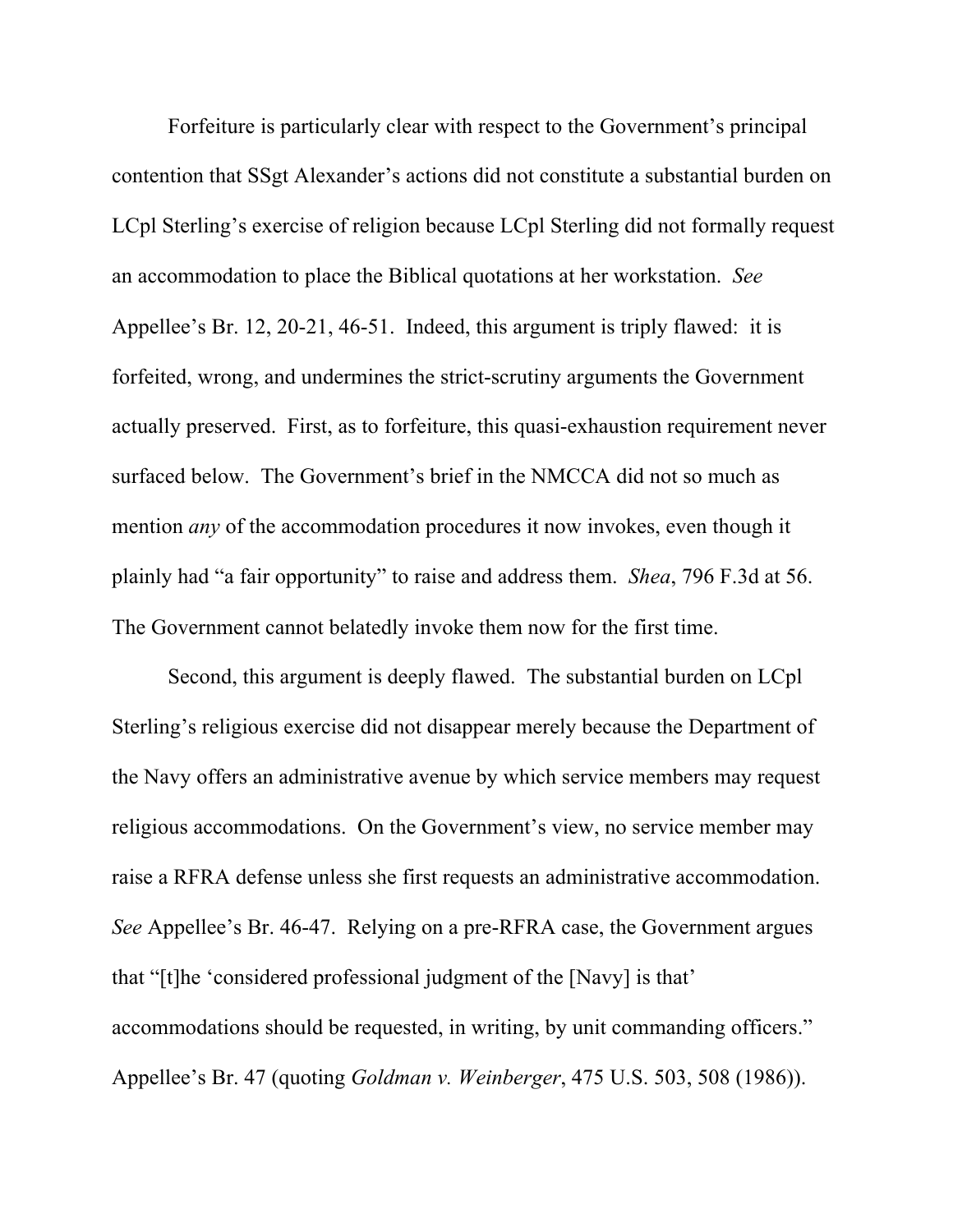But RFRA imposes no exhaustion requirement. To the contrary, RFRA explicitly provides that its protections can be asserted as a "defense in a judicial proceeding." 42 U.S.C. §2000bb-1(c). And the courts do not blindly defer to the "professional judgment" of the military when doing so would nullify the plain terms of a congressional statute. *See Singh v. McHugh*, 109 F. Supp. 3d 72, 91-92 (D.D.C. 2015) (holding that RFRA required an exception to military grooming rules for a Sikh ROTC candidate). That is especially so when the statute in question is RFRA, which "applies to all Federal law, and the implementation of that law, whether statutory or otherwise." 42 U.S.C. §2000bb-3(a); *Rweyemamu v. Cote*, 520 F.3d 198, 202 (2d Cir. 2008) ("RFRA is unusual in that it amends the entire United States Code."). As between RFRA's statutory protections and the proposition that a service member cannot raise a RFRA defense without first requesting an administrative accommodation, RFRA wins out.

Indeed, nothing in RFRA supports the Government's proposed system of prior restraint. The statute does not state that "persons may exercise religion only upon obtaining permission from the Government." Instead, it states that the "Government shall not substantially burden a person's exercise of religion even if the burden results from a rule of general applicability." 42 U.S.C. §2000bb-1(a). The default rule is that individuals may exercise their religion and that the Government may not infringe that right. The Government cannot condition that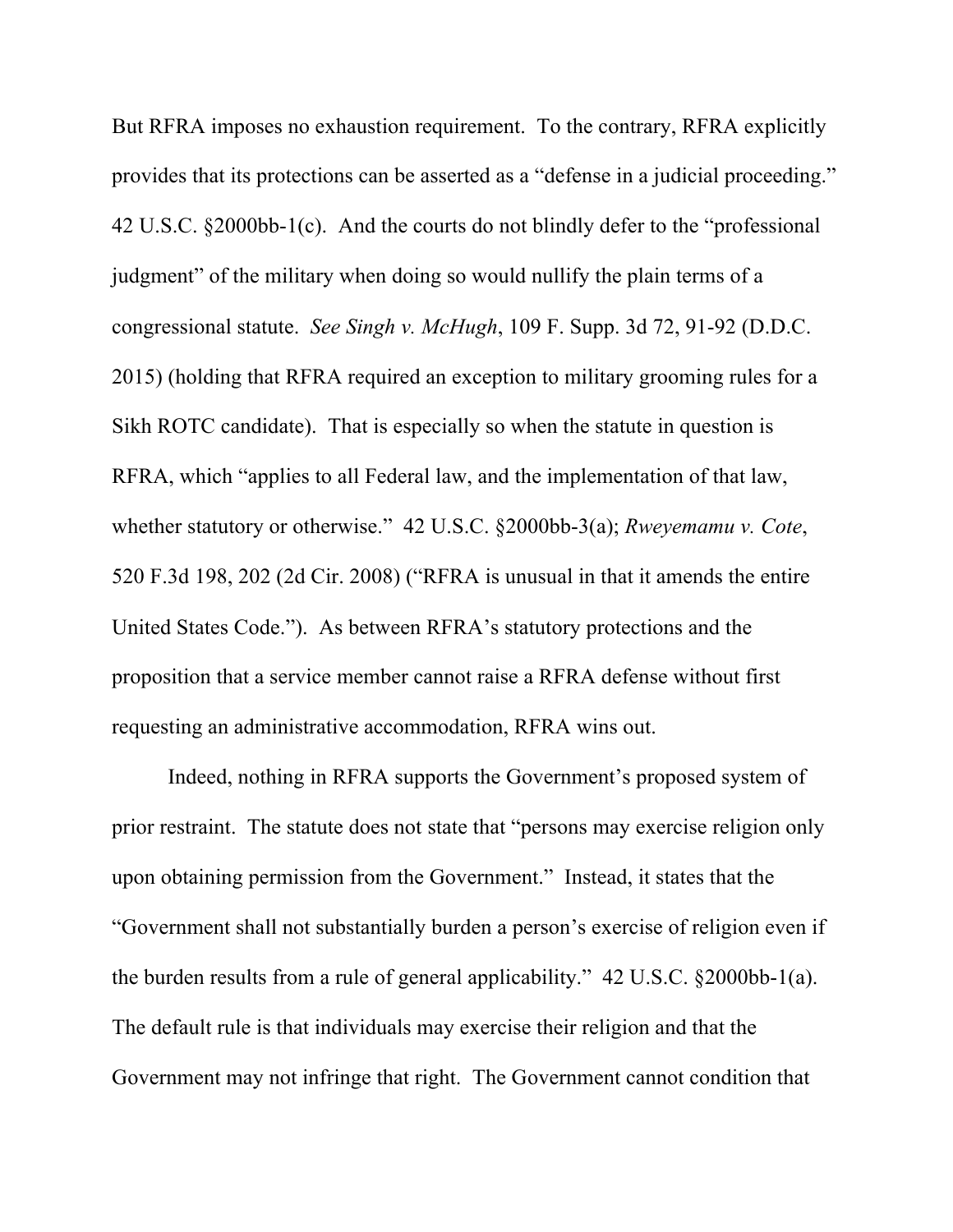protection on a requirement that individuals wishing to exercise their religion obtain an accommodation in advance. Presented with a similar argument, the Ninth Circuit held that claimants seeking RFRA protection for the use of controlled substances need not first "request an exception to the [Controlled Substances Act]" from the Government, even though a regulatory system for seeking such exceptions is in place. *Oklevueha Native Am. Church of Haw., Inc. v. Holder*, 676 F.3d 829, 838 (9th Cir. 2012). The court expressly "decline[d] … to read an exhaustion requirement into RFRA where the statute contains no such condition … and the Supreme Court has not imposed one." *Id.* (citations omitted). For the same reasons, the Department of the Navy's system for accommodating religious beliefs cannot displace RFRA's statutory protections.<sup>2</sup>

 $\overline{a}$ 

<sup>2</sup> The Government has no real response to *Oklevehua*. It dismisses the case as concerning only "prudential ripeness," Appellee's Br. 48-49, but ignores that the Government urged that the case was prudentially unripe *precisely because* the RFRA claimants did not first "request an exception" that would have permitted the conduct in question. The Ninth Circuit squarely rejected the proposition that a RFRA claimant must "request an exception" or otherwise "exhaust [an] administrative remedy" before invoking RFRA, because RFRA "contains no such condition." 676 F.3d at 838 (citing *Gonzales v. O Centro Espirita Beneficente Uniao do Vegetal*, 546 U.S. 418 (2006)). If the failure to exhaust an administrative remedy does not render a case unripe, it is hard to see why it would nonetheless eliminate a substantial burden on a RFRA claimant's exercise of religion, and the Government does not even attempt to make the connection. Instead, puzzlingly, the Government moves on and purports to rebut LCpl Sterling's "appeal to *EEOC v. Abercrombie & Fitch Stores, Inc.*" Appellee's Br. 49. But that case is nowhere to be found in LCpl Sterling's opening brief, much less with respect to substantial burden.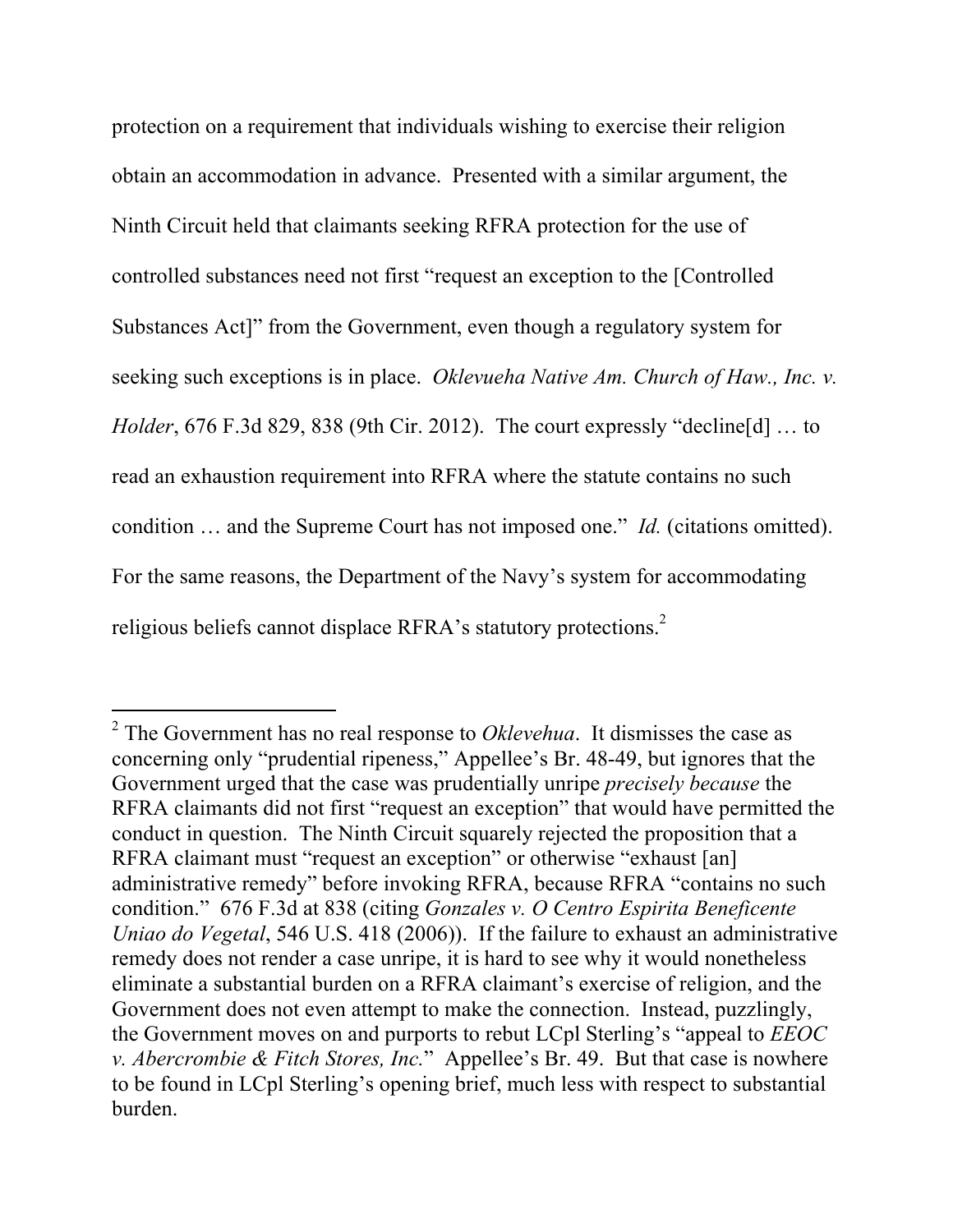Even on its own terms, the Government is wrong to suggest that the Department of the Navy requires service members to request an accommodation before invoking their RFRA rights. Consistent with RFRA and applicable case law, relevant DoD regulations *permit*, but do not *require*, servicemembers to seek religious accommodations. Nothing in the latest version of DoDI 1300.17 (effective January 22, 2014), which incorporates RFRA, requires servicemembers to seek an accommodation if they wish to exercise their religion, nor does it inform them that they forfeit a RFRA claim by failing to do so. The Government touts SECNAVINST 1730.8B(11)(a) as a "longstanding military directive," Appellee's Br. 50, under which servicemembers must "submit religious accommodation requests to the commanding officer," *id.* at 47; *see also id.* at 21. Critically, however, SECNAVINST 1730.8B (1) does not mention RFRA, and (2) predates the latest version of DoDI 1300.17, which *does* expressly incorporate RFRA and consistent with RFRA—*eliminates* any suggestion that a servicemember must first request an accommodation in order to exercise his or her religion.<sup>3</sup>

 $\overline{a}$ 

<sup>&</sup>lt;sup>3</sup> The Government grudgingly acknowledges the changes made by DoDI 1300.17 only in a footnote. *See* Appellee's Br. 21 n.7. Even then, it vaguely asserts that the new instruction "kept the burden on servicemembers to submit requests for accommodation." *Id.* But nothing in the latest version of DoDI 1300.17 requires service members to request an accommodation in order to exercise their religion or invoke their RFRA rights. To the extent the Government's vague statement asserts otherwise, it is, as explained, flatly inconsistent with RFRA.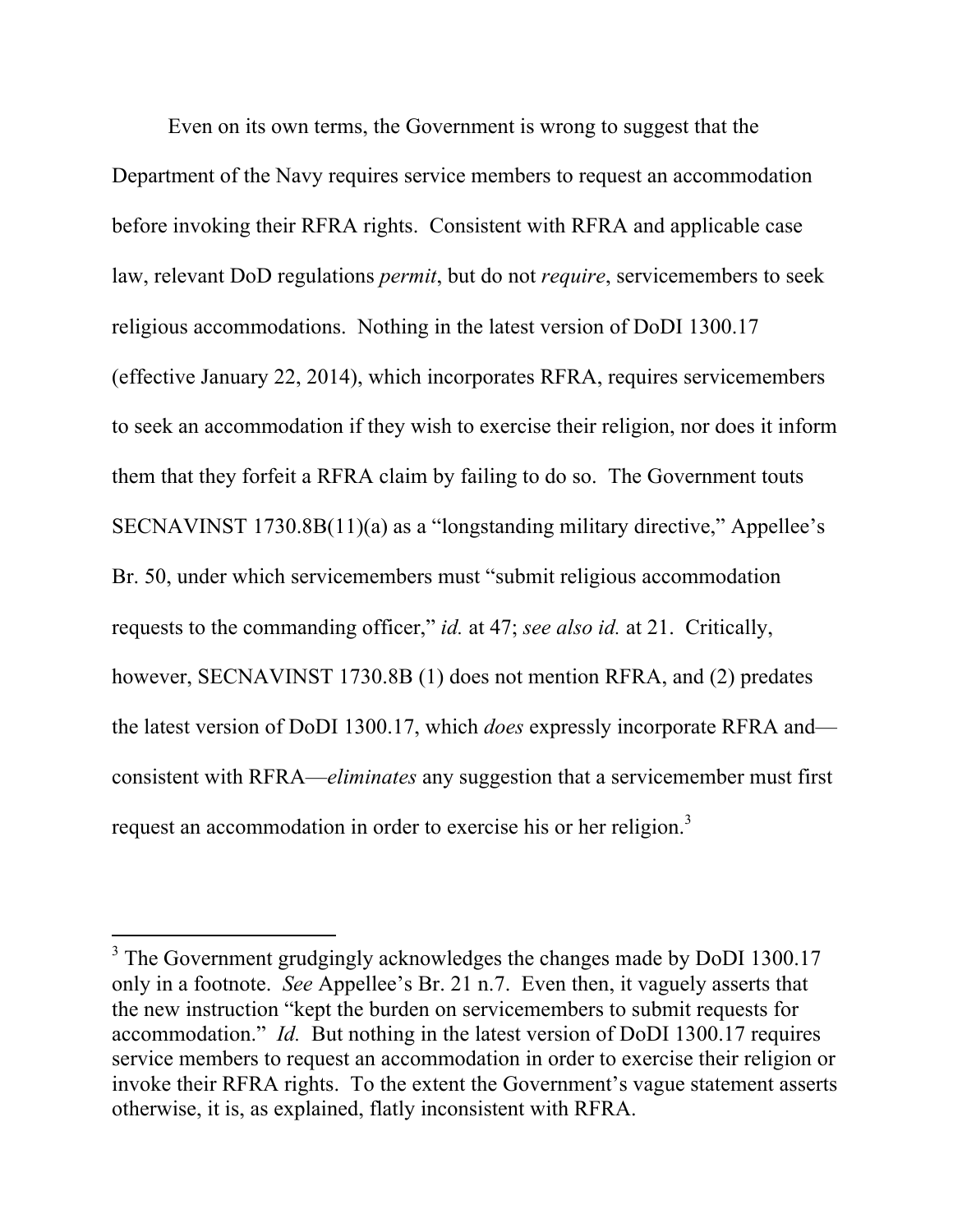It is difficult, moreover, to understand how the Government's prior restraint regime would work in circumstances like these. The necessary accommodation in this case was not easily foreseeable the way some others, like a Sikh soldier's request to keep a religious dagger or a Jewish sailor's request to wear a yarmulke, would be clear in advance. There was no reason to believe that LCpl Sterling's small slips of paper containing a religious message would cause any impermissible disruption. Thus, it would have been unreasonable to expect LCpl Sterling to anticipate SSgt Alexander's reaction and preemptively apply for a religious accommodation. Similarly, it would have been unreasonable to expect LCpl Sterling to quickly run off and request an accommodation as soon as SSgt Alexander ordered her to remove the quotation.

For these reasons, the Government's cases are far off-point. Nowhere in *Holt v. Hobbs*, 135 S. Ct. 853 (2015), did the Supreme Court suggest that a system for requesting religious accommodations would nullify an inmate's statutory right to invoke RLUIPA as a defense. Nor are cases like *United States v. Friday*, 525 F.3d 938 (10th Cir. 2008), which involved a "regulatory permit process" that applies to *all* parties—not just those who wish to exercise their religion—any help to the Government. Appellee's Br. 47. Those cases concern generally applicable requirements that apply regardless of whether one is exercising religion. This is not a case where anyone who wished to tape three small pieces of paper around her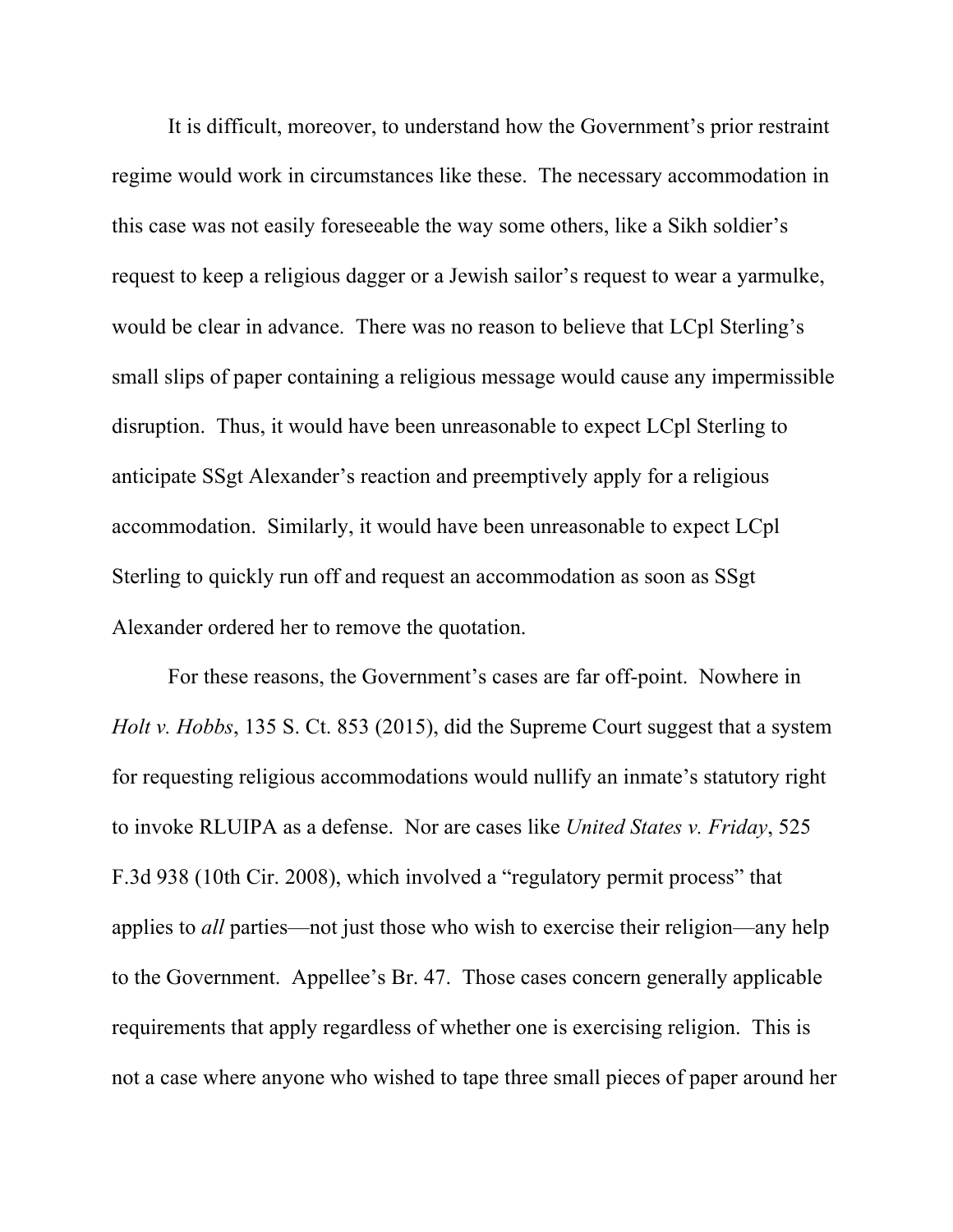desk needed advance approval from her commanding officer. LCpl Sterling's inability to preemptively anticipate SSgt Alexander's actions and obtain an accommodation is nothing like a Native American's failure to go through the normal permitting process for obtaining eagle feathers, *see Friday*, 525 F.3d at 948, or a church's failure to request a routine zoning variance, *see Guatay Christian Fellowship v. County of San Diego*, 670 F.3d 957 (9th Cir. 2011). 4

Finally, the Government fails to acknowledge that its exhaustion/ accommodation argument—in addition to being forfeited and wrong—fatally undermines the strict scrutiny arguments it actually preserved. By hinting that LCpl Sterling's request might have been granted if only she had clearly asked for a religious accommodation, *see* Appellee's Br. 25, the Government makes clear that its insistence that it has a compelling interest in eliminating religious displays from

 $\overline{a}$ 

 $4$  The Government also claims that *O Centro*, a "case Appellant cites," does not aid LCpl Sterling on the substantial burden factor. Appellee's Br. 50. But in her opening brief, LCpl Sterling never cited *O Centro* with respect to the substantialburden factor, so the Government's "rebuttal" is mystifying. The Government's remaining cases—a district court decision and an unpublished Ninth Circuit *per curiam* memorandum order, *see id.* at 47 n.16—are far off-base. In the former, the court found no substantial burden on numerous grounds, including that the defendant had conditionally approved the claimant's request, and that the claimant had not asserted that the subject property had any religious significance. *Church of Scientology of Ga., Inc. v. City of Sandy Springs*, 843 F. Supp. 2d 1328, 1357-58 (N.D. Ga. 2012). In the latter, the court simply held that the claimants had offered only "conclusory statements" in declarations, rather than evidence demonstrating religious importance. *La Cuna de Aztlan Sacred Sites Prot. Circle Advisory Comm. v. United States Dep't of the Interior*, 603 F. App'x 651, 652 (9th Cir. 2015). Those circumstances are not present here.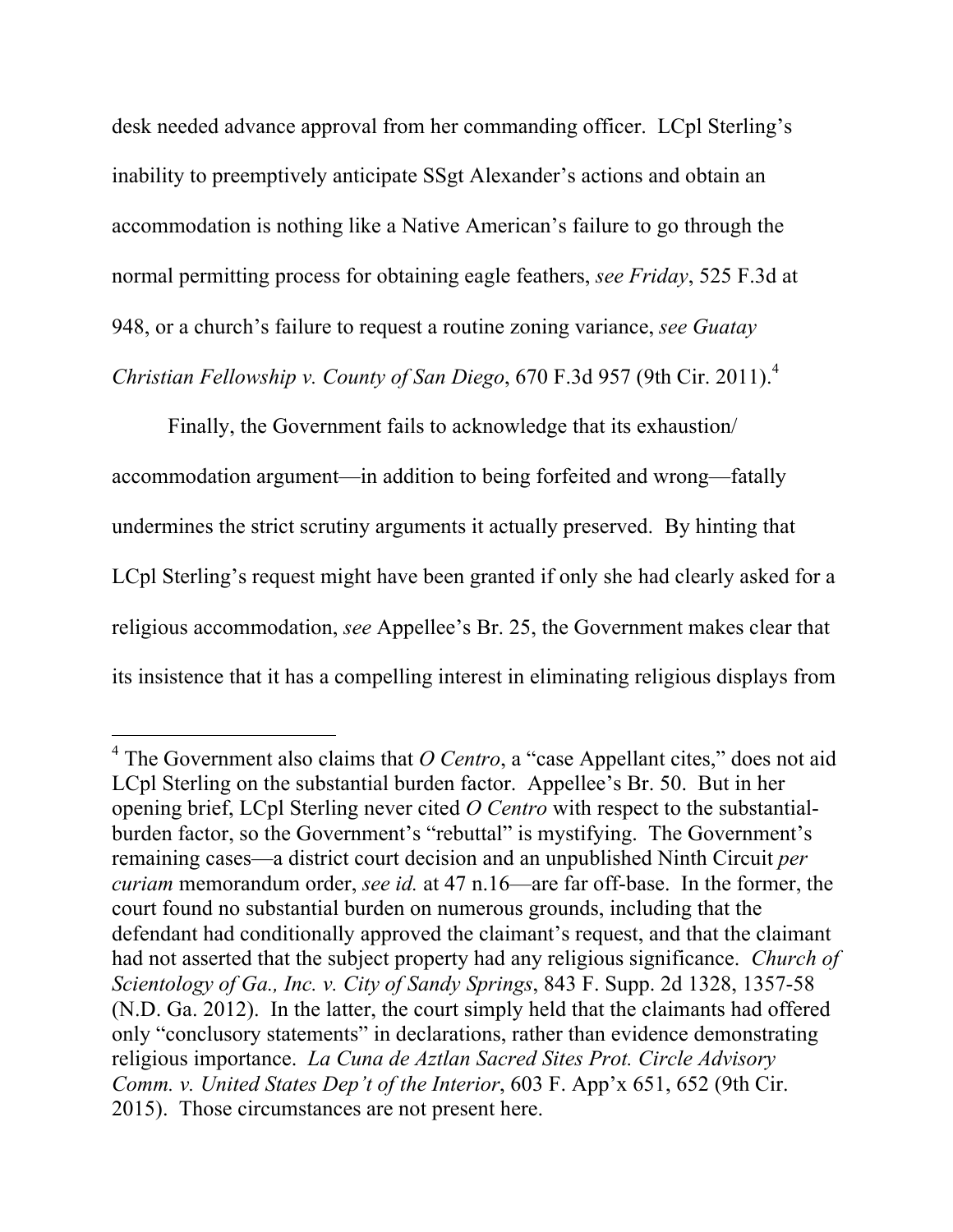the workplace is unsustainable. The accommodation process promises that exceptions to general rules are possible in the military context, just as in most contexts to which RFRA applies. Thus, while a requirement that an adherent apply for an accommodation or else forfeit a claim to a substantial burden is incompatible with RFRA, the Government's belated emphasis on the accommodation process is inconsistent with many of the strict-scrutiny arguments it made below and continues to make in this Court.

Apart from its unavailing "accommodation" theory, the Government has little else to say about the substantial burden on LCpl Sterling's exercise of religion, and understandably so. The burden on LCpl Sterling's exercise of religion was clear and substantial. When ordered to remove her Biblical quotations, LCpl Sterling was presented with an untenable choice: Either she could follow SSgt Alexander's orders and cease her exercise of religion or face disciplinary action including court-martial. When she chose not to compromise her exercise of religion, she received a severe punishment. It is difficult to imagine a more straightforward substantial burden under RFRA.

Both *Hobby Lobby* and *Holt* make clear that religious individuals and organizations cannot be forced to choose between their faith and ruinous government punishment. *See Hobby Lobby*, 134 S. Ct. at 2775-76 ("If the Hahns and Greens and their companies do not yield to this demand [to provide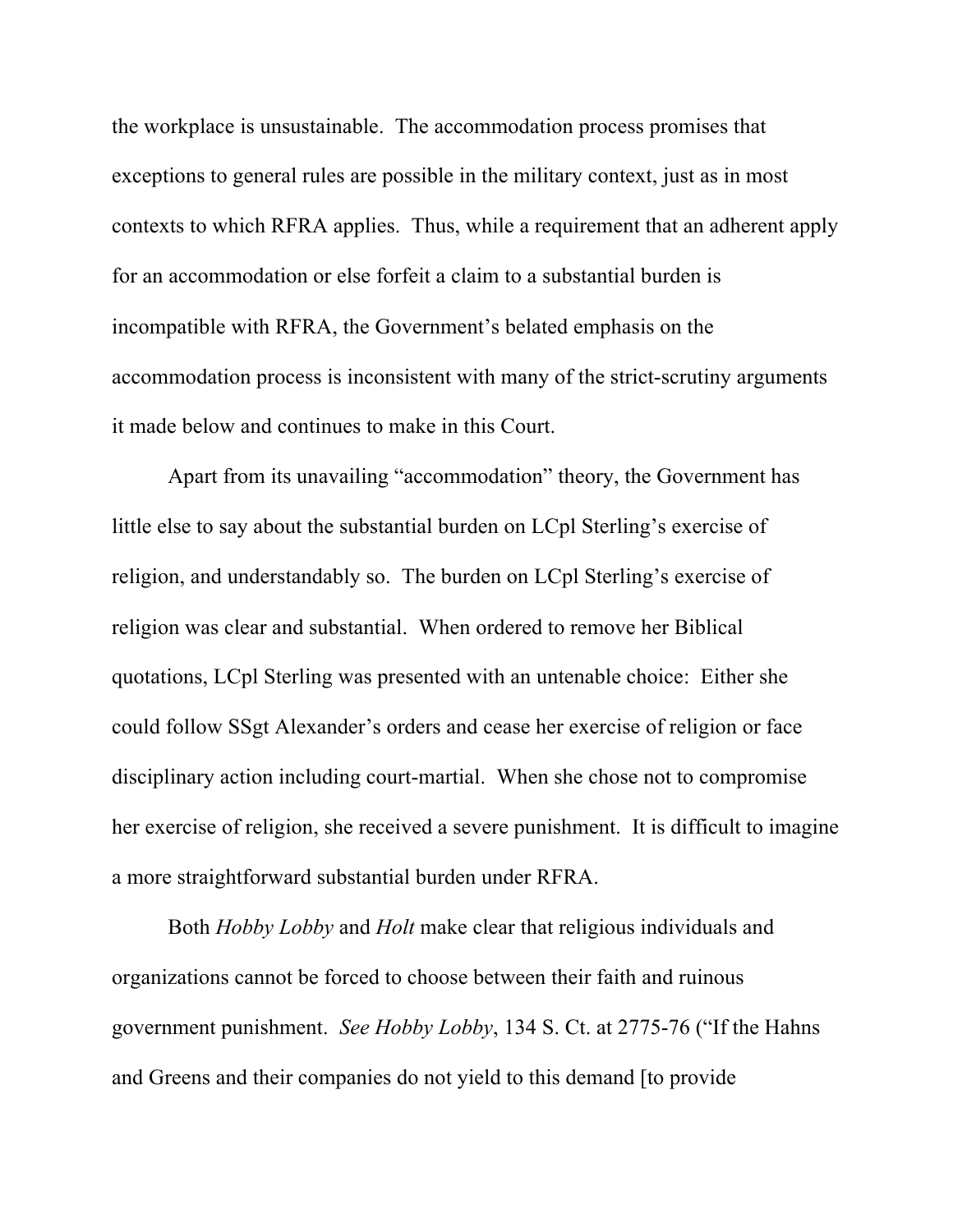abortifacients in their employee health care plans], the economic consequences will be severe."); *Holt*, 135 S. Ct. at 861 ("If petitioner contravenes that policy and grows his beard, he will face serious disciplinary action. Because the grooming policy puts petitioner to this choice, it substantially burdens his religious exercise."). Just as the parties in those cases "easily satisfied" their obligation to establish a substantial burden, so too has LCpl Sterling clearly established a substantial burden here. *Holt*, 135 S. Ct. at 862; *Hobby Lobby*, 134 S. Ct. 2779; *see also* Appellant's Br. 26 n.9 (collecting pre-RFRA cases on substantial burden).

The Government hardly even engages either of these controlling precedents. Instead, the Government suggests that LCpl Sterling's exercise of religion was not substantially burdened because she might have been able to exercise her religion in other ways. *See* Appellee's Br. 55. As the Government itself recognizes, *id.* at 51, the Supreme Court rejected this very argument in *Holt*, *see* 135 S. Ct. at 862. Nevertheless, the Government persists in arguing that LCpl Sterling failed to establish that she "could not perform [her] particular ritual at another time," positing a "mismatch between evidence at trial, and the asserted exercise of religion claimed to have been burdened." Appellee's Br. 51-52 (quotation marks omitted); *see also id.* at 55 (claiming that "the testimony at trial, and the claim on appeal of the exercise that was burdened, do not match").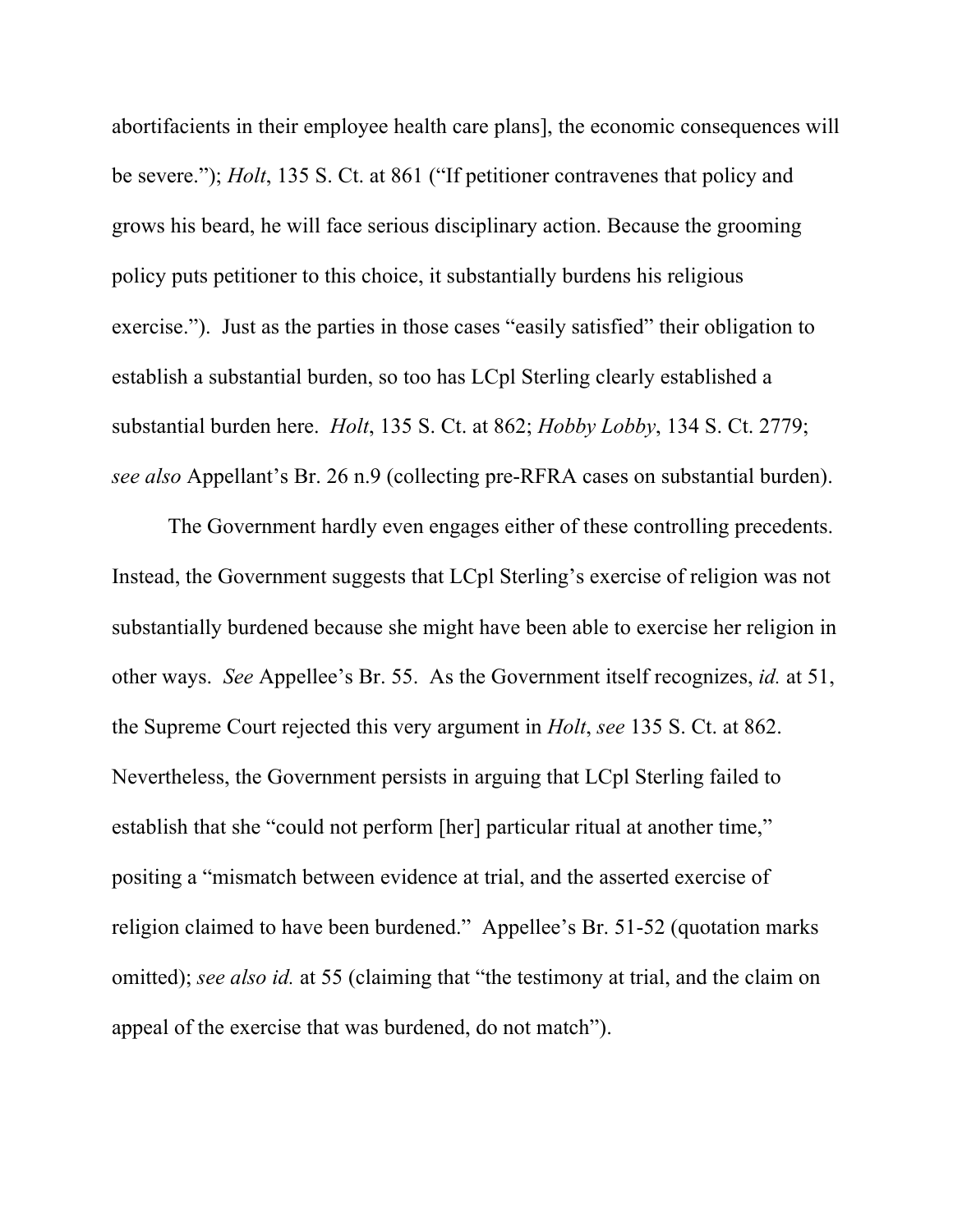The only mismatch is between the Government's argument and the law. RFRA guarantees adherents freedom from substantial burdens on religious exercise. The Government does not get credit for all the other ways in which it does not substantially burden religious exercise, nor is the existence of alternative avenues for religious exercise relevant to the analysis. A government ban on sacramental wine could not be defended by communicants' ability to continue to receive the host. Nor do RFRA claimants need to prove that they were absolutely *required* to exercise their religion at the precise time or place that the Government decided to burden it. RFRA "applies to an exercise of religion regardless of whether it is 'compelled.'" *Holt*, 135 S. Ct. at 862.

#### **C. The Government Cannot Satisfy Strict Scrutiny.**

Because LCpl Sterling's exercise was substantially burdened, the burden shifts to the Government to satisfy strict scrutiny. This is the "most demanding test known to constitutional law," *City of Boerne v. Flores*, 521 U.S. 507, 534 (1997), and to satisfy it the Government must show that its burden on religion was "in furtherance of a compelling governmental interest" and was "the least restrictive means of furthering that compelling government interest." 42 U.S.C. §2000bb-1(b); *see also Hobby Lobby*, 134 S. Ct. at 2779. It has not satisfied either prong here.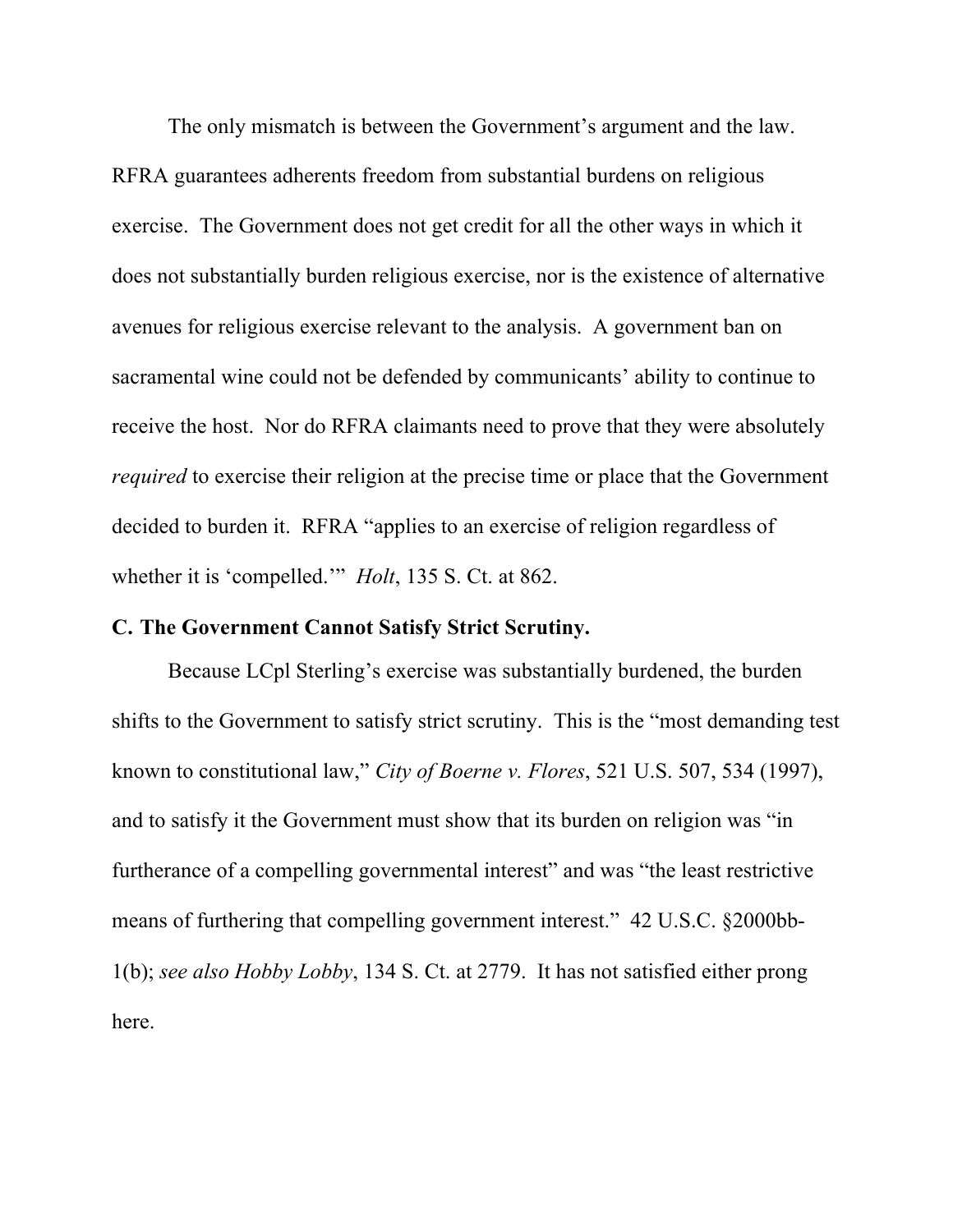The Government argues that it had a compelling interest in generalized "good order and discipline" that allowed it to substantially burden LCpl Sterling's exercise of religion. Appellee's Br. 55; *see also id.* at 56-58. But the Supreme Court has repeatedly held that this sort of abstract interest cannot satisfy RFRA's demanding standard. Instead, RFRA requires the courts to "'loo[k] beyond broadly formulated interests' and to 'scrutiniz[e] the asserted harm of granting specific exemptions to *particular* religious claimants.'" *Hobby Lobby*, 134 S. Ct. at 2779 (quoting *O Centro*, 546 U.S. at 431) (emphasis added).

Here, the Government does not even attempt to make this particularized showing; it offers nothing at all to suggest that its compelling interest specifically required removal of LCpl Sterling's Biblical quotations. Instead, it contends that it need not make such a showing at all because, in *O Centro*, the Supreme Court "acknowledged that the government may 'demonstrate a compelling interest in uniform application of a particular program by offering evidence that granting the requested religious accommodations would seriously compromise its ability to administer the program.'" Appellee's Br. 57. But that argument fails in light of another portion of *O Centro*—not to mention the decision's holding—that the Government studiously ignores. *O Centro* held the "well-established peyote exception" to the Controlled Substances Act "fatally undermines the Government's broader contention that the Controlled Substances Act … admits of no exceptions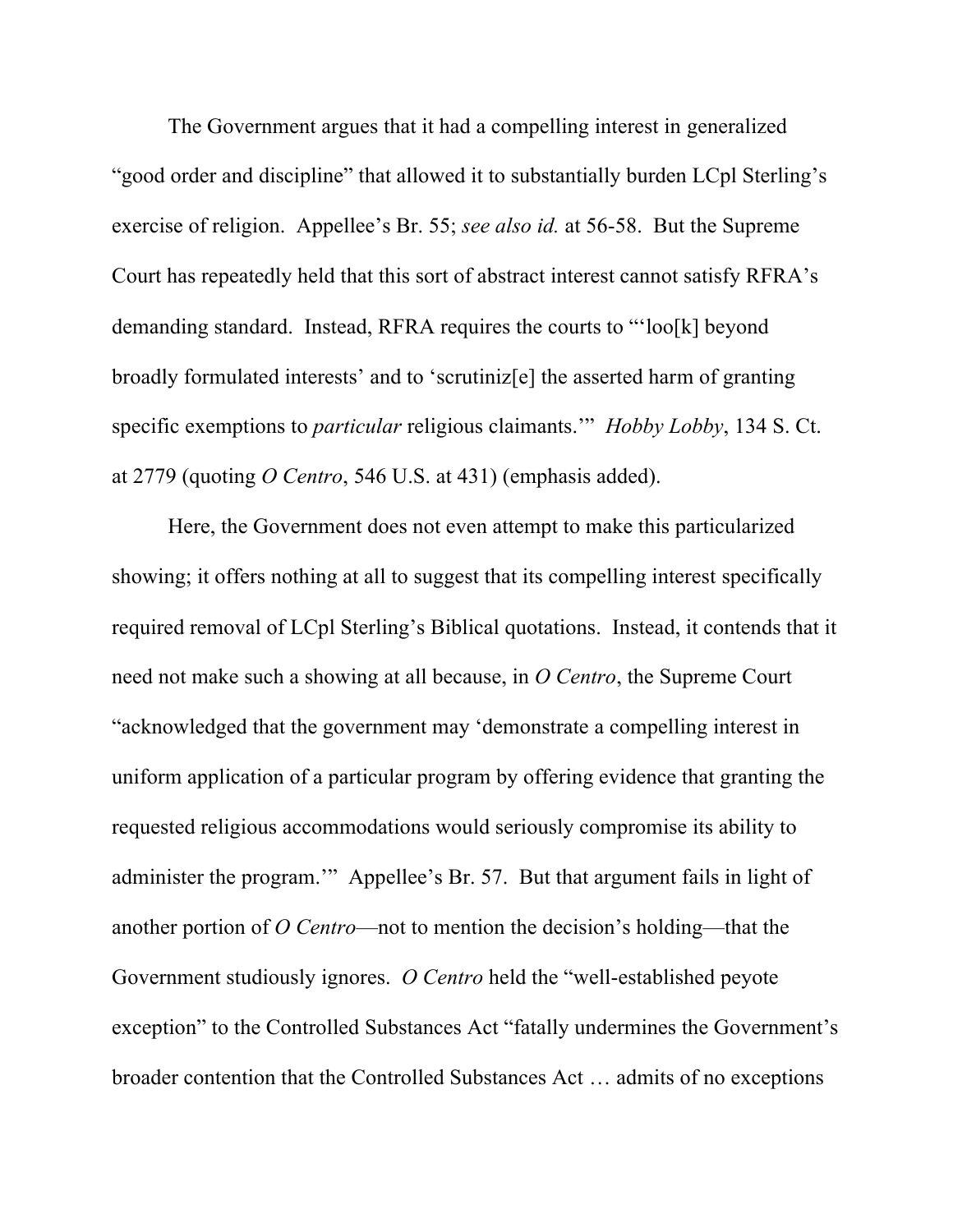under RFRA." 546 U.S. at 434. The same reasoning applies here, for the Government itself repeatedly touts the availability of exceptions under its "policy on religious accommodations." Appellee's Br. 58. If the existence of a single exception "fatally undermines" the proposition that the Controlled Substances Act "admits of no exceptions under RFRA," then *a fortiori* the existence of a policy ostensibly permitting numerous exceptions fatally undermines the Government's argument that RFRA accommodations would "seriously compromise its ability to administer" the "uniform application" of good order and discipline.

The Government also suggests that it was compelled to burden LCpl Sterling's religious exercise under RFRA in order to avoid Establishment Clause concerns. *See* Appellee's Br. 58-59. But the Supreme Court already rejected this argument in *Cutter v. Wilkinson*, 544 U.S. 709 (2005), when it upheld RLUIPA's similar protections against a claim that they violate the Establishment Clause. In doing so, the Court explicitly invoked religious accommodations in the military as an acceptable means of balancing the "play in the joints" between free exercise and the Establishment Clause. *See id.* at 719-22.

In all events, no reasonable observer would have confused LCpl Sterling's personal religious reminders as a government endorsement of religion. Indeed, the only record evidence on the topic confirms that the Biblical quotations did not distract or offend visits to LCpl Sterling's desk. *See* Appellant's Br. 5-6.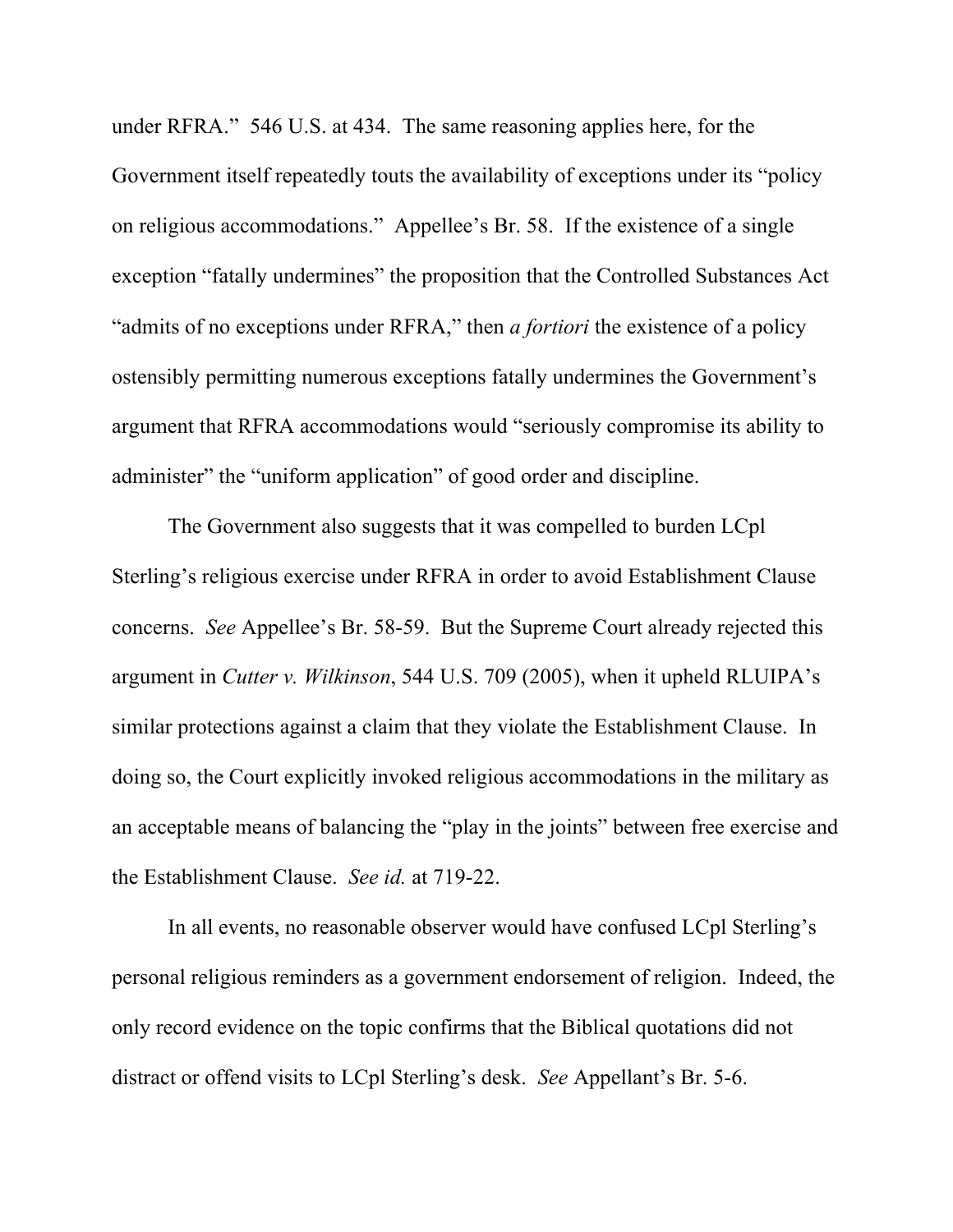Moreover, the Government's exaggerated concerns ignore the well-established rule that the reasonable observer relevant to some Establishment Clause tests is a *reasonably informed* observer. *See, e.g.*, *Zelman v. Simmons-Harris*, 536 U.S. 639, 654-55 (2002). Such an observer would presumably notice a military chaplain performing a religious ceremony and understand the rich history that renders a military chaplain consistent with the Establishment Clause. *See, e.g.*, *Katcoff v. Marsh*, 755 F.2d 223 (2d Cir. 1985). That such an observer would then turn to the relatively unobtrusive signs on LCpl Sterling's work station and discern a government endorsement of her private religious exercise strains all credulity.

The Government has also thoroughly failed to demonstrate that ordering LCpl Sterling to remove the Biblical quote and court-martialing her were the least restrictive means of furthering its interests. The Government does not even attempt to refute the less restrictive alternatives offered in LCpl Sterling's opening brief—like requiring LCpl Sterling to move the slips of paper to an even less conspicuous location in her workspace or to add annotations indicating the quotations' Biblical source. *See* Appellant's Br. 30-31. Instead, the Government goes back to the well one more time and invokes its accommodation process. *See* Appellee's Br. 61. As with every other time the Government has relied on the accommodation process, which it never once mentioned before the lower court, this argument is forfeited. But beyond that, its contention that the "Instruction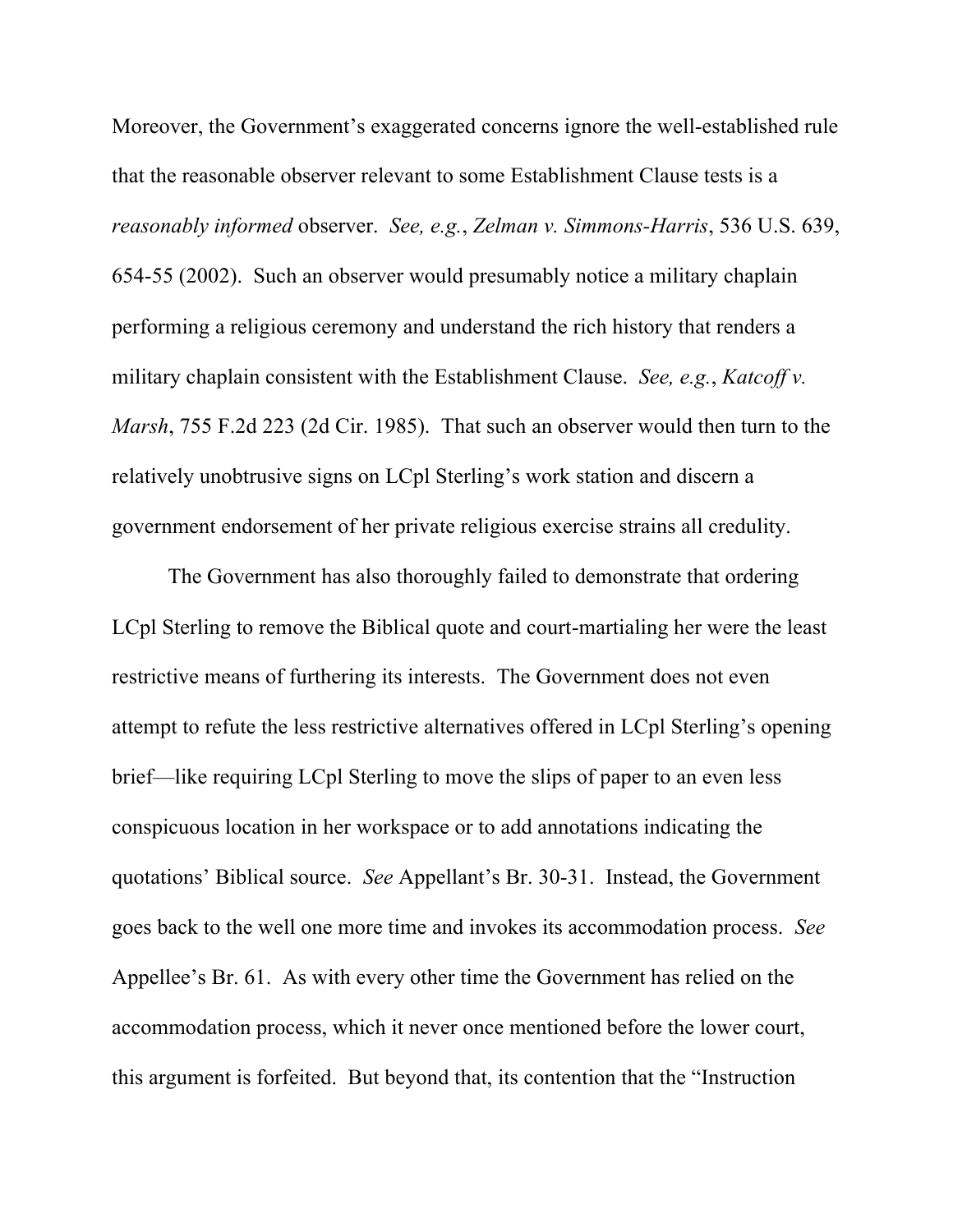requiring servicemembers to request accommodation is the least restrictive means to ensure good order and discipline is preserved" is clearly incorrect for several reasons.

First, as noted, RFRA does not permit the Government to *require* service members to obtain advance accommodation in order to exercise their religion. *See* pp. 17-23, *supra*. Congress decided against having an overt exhaustion requirement in RFRA, and the Government cannot introduce such a requirement covertly in the guise of a less-restrictive-alternative argument. Second, an accommodation process purportedly designed to allow *exceptions* to uniformity does not somehow *bolster* uniform "good order and discipline." Indeed, the Government's own argument only underscores that it cannot establish a compelling interest in uniform application of order and discipline that admits of no RFRA exceptions, *see* pp. 27-28, *supra*.

Third, Supreme Court case law makes plain that the existence of an accommodation procedure does not mean that the Government has satisfied the least-restrictive-means test. If the answer provided by the accommodation process would have been no, then the existence of the process is irrelevant. In *Holt*, for example, the plaintiff expressly requested permission to grow a beard for religious reasons, and when the Government declined permission, the Court found an RLUIPA violation. Holt's ability to make such a request was irrelevant. 135 S.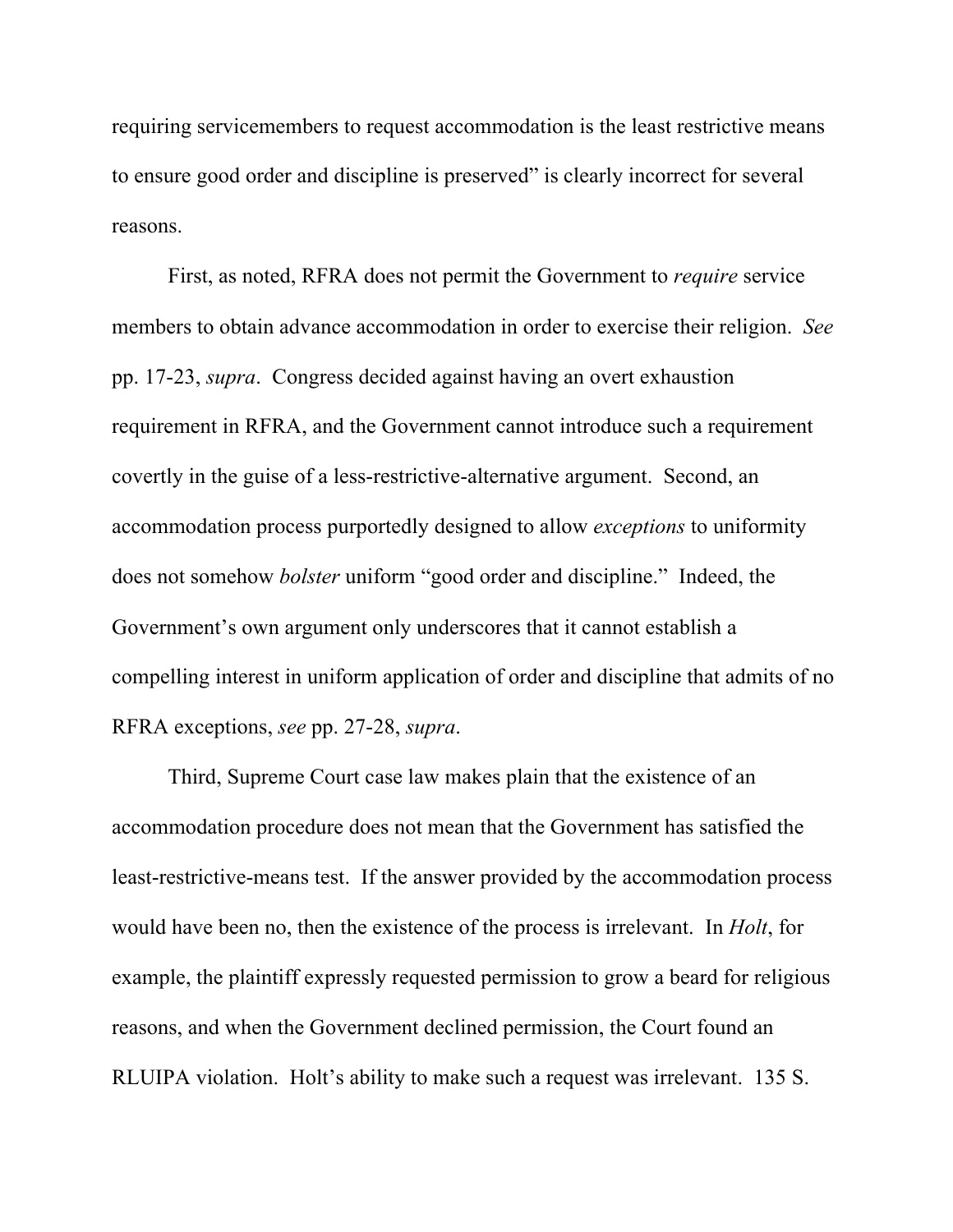Ct. at 861, 864. If the answer provided by the accommodation process would have been yes, then the failure to ask cannot be fatal or the accommodation process would become an exhaustion process, which RFRA does not permit. Instead, the rational response of a government that would have granted an accommodation, but did not, is to grant an accommodation once RFRA is raised, not doggedly insist that the possibility of granting an earlier accommodation somehow destroys a RFRA claim. In all events, there can be no compelling interest in insisting on imposing a substantial burden on religious exercise when the Government itself would have accommodated that religious exercise.

#### **III**

THE LOWER COURT HELD THAT ORDERS TO REMOVE THE BIBLICAL QUOTATIONS HAD A VALID MILITARY PURPOSE BECAUSE IT IS "NOT HARD TO IMAGINE" THAT POTENTIAL EXPOSURE TO THE QUOTATIONS "MAY RESULT" IN ADVERSE IMPACT TO GOOD ORDER AND DISCIPLINE, AND THE PARTICULAR QUOTATION "COULD BE" INTERPRETED AS COMBATIVE, DESPITE NO EVIDENCE THAT ANY MARINE WAS IN FACT DISTRACTED OR DISMAYED BY THE QUOTATIONS. SUCH SPECULATION DOES NOT SUPPORT A VALID MILITARY PURPOSE FOR THE ORDERS TO REMOVE THE BIBLICAL QUOTATIONS.

Even if LCpl Sterling's conduct did not trigger RFRA, the orders to remove

the Biblical quotations lacked a valid military purpose and were thus unlawful. In

arguing otherwise, the Government again does not even pretend to defend the

errors in the lower court's speculative and internally inconsistent decision. *See*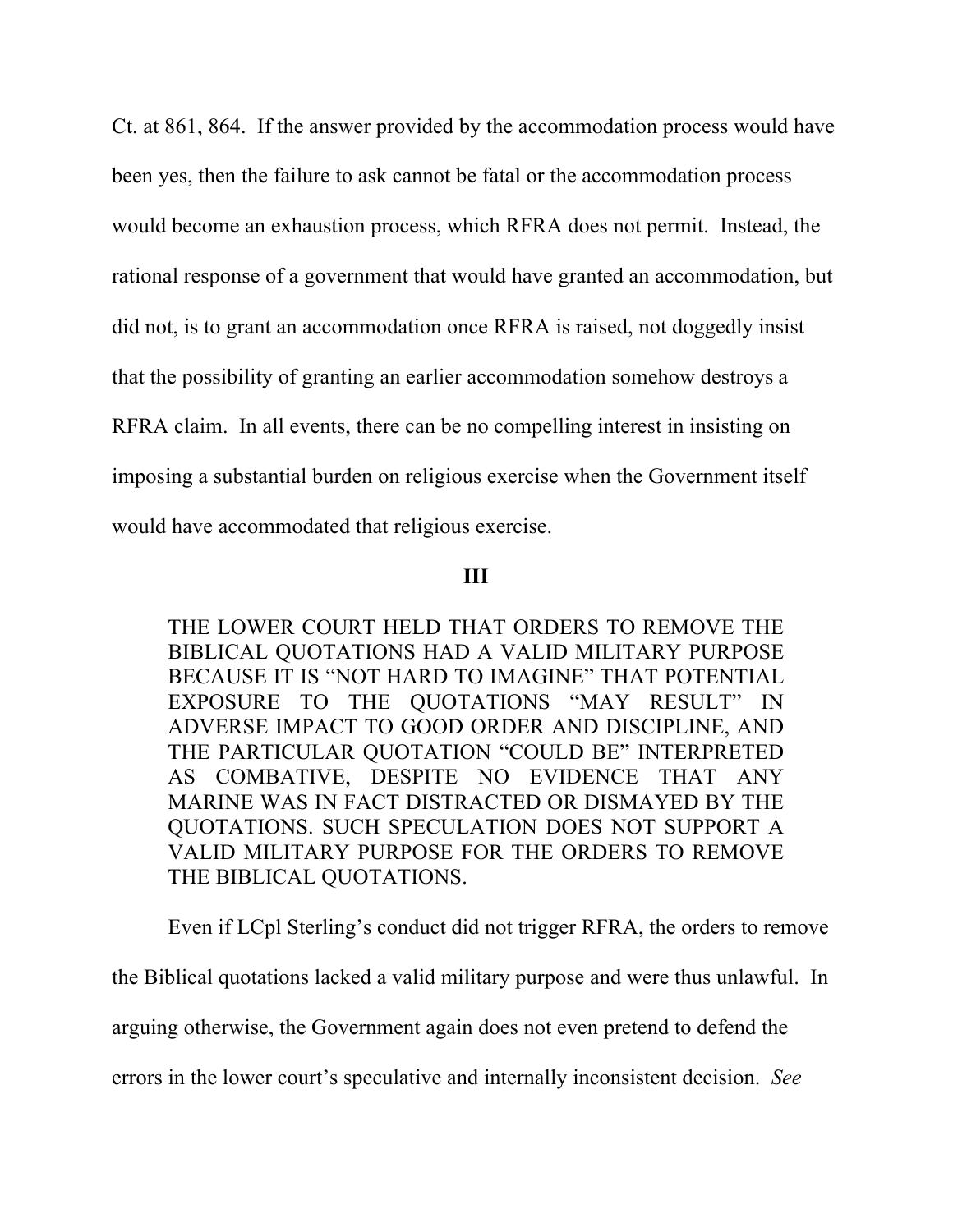Appellant's Br. 33-36. Instead, oddly, it claims that LCpl Sterling "objects merely to" the NMCCA's decision. Appellee's Br. 64. This is a mystifying argument. This Court certified both issues in LCpl Sterling's petition to review the NMCCA's decision, so of course she is objecting to that court's conclusions on this issue—none of which the Government even attempts to defend.

Unable to defend the NMCCA's decision, the Government seeks to change the subject altogether. It argues that LCpl Sterling was not entitled to post the Biblical quotations because her workspace did not "deserv[e] any of the protections of a public forum." Appellee's Br. 66. But that is beside the point. The slips of paper were an expression of LCpl Sterling's religious beliefs, and SSgt Alexander had no valid purpose for ordering them to be removed from LCpl Sterling's private workspace. And there is no reason at all to treat the signs as *government* speech, akin to a monument in a public park, *see Pleasant Grove City v. Summum*, 555 U.S. 460 (2009), or messages printed on government issued license plates, *see Walker v. Tex. Div., Sons of Confederate Veterans, Inc.*, 135 S. Ct. 2239 (2015). Because the orders lacked a valid military purpose, they were unlawful, and LCpl Sterling's convictions for disobeying those orders cannot stand.

#### **Conclusion**

The NMCCA's decision should be reversed.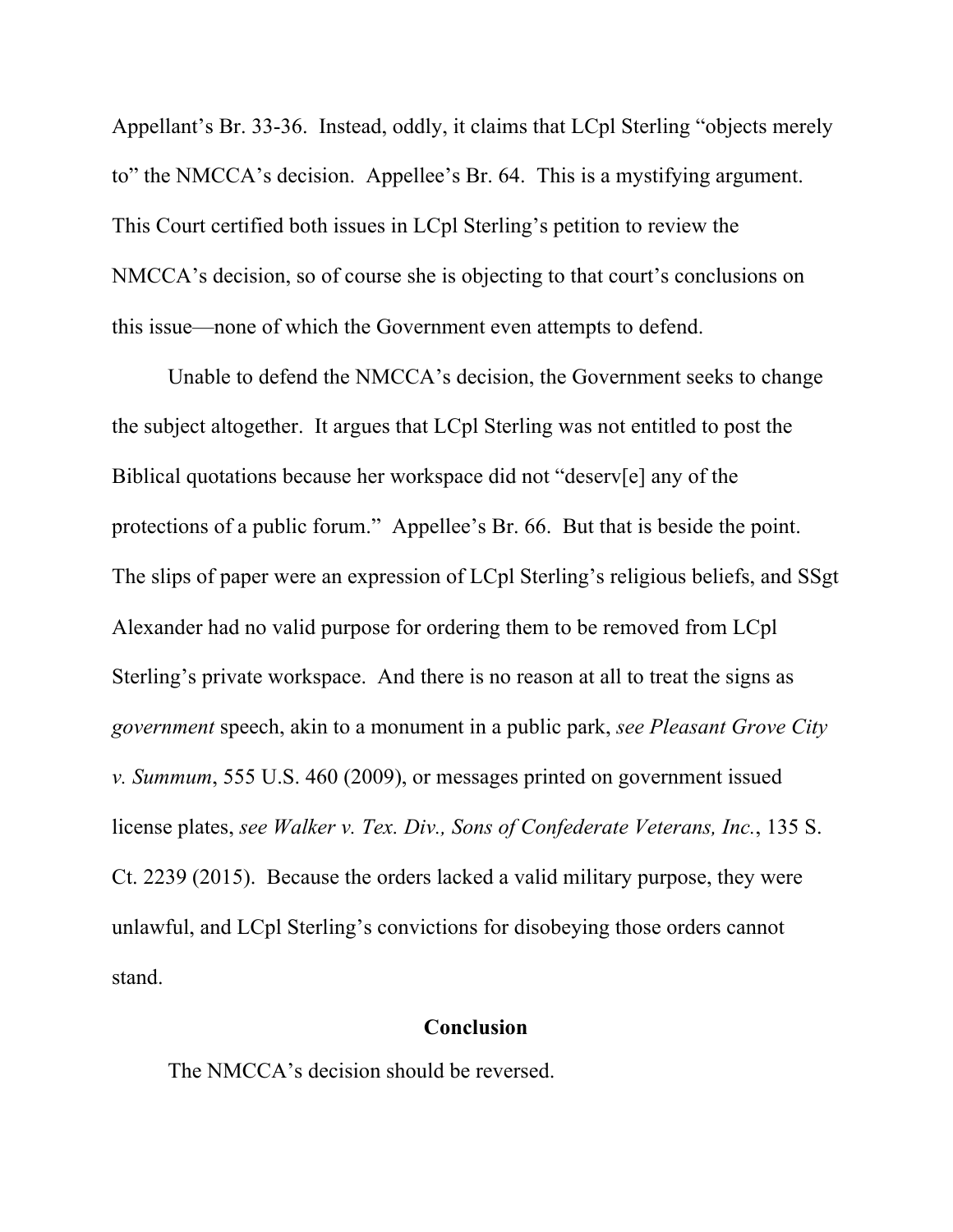Respectfully submitted,

#### /S/

HIRAM S. SASSER, III CAAF Bar No. 36566 /S/ MICHAEL D. BERRY CAAF Bar No. 34828 First Liberty Institute 2001 W. Plano Pkwy, Ste 1600 Plano, TX 75075 (972) 941-4445 mberry@libertyinstitute.org

# Goth g. Stephen

- JOHN J. STEPHENS Major, USMC CAAF Bar No. 36142 Appellate Defense Division Navy-Marine Corps Appellate Review Activity 1254 Charles Morris St, SE Bldg 58, Ste 100 Washington Navy Yard, DC 20374 (202) 685-8587 john.j.stephens@navy.mil
- /S/ PAUL D. CLEMENT (*pro hac vice*) /S/ GEORGE W. HICKS, JR. (*pro hac vice*) /S/ MICHAEL H. MCGINLEY (*pro hac vice*) Bancroft PLLC 500 New Jersey Avenue NW Seventh Floor Washington, DC 20001 (202) 234-0090 pclement@bancroftpllc.com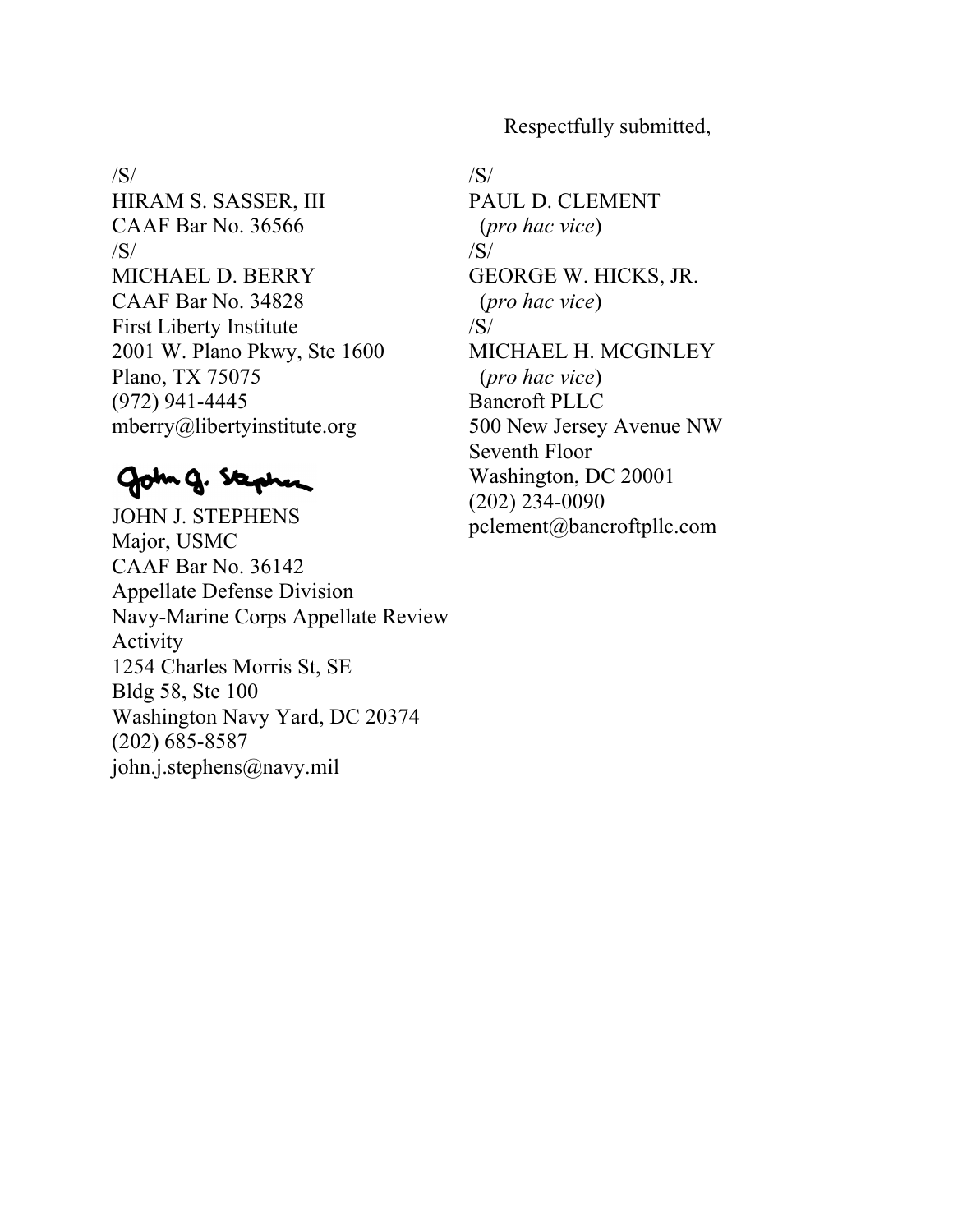### **Certificate of Filing and Service**

I certify that the foregoing was electronically delivered to this Court, and that a copy was electronically delivered to Director, Appellate Government Division, and to Director, Administrative Support Division, Navy-Marine Corps Appellate Review Activity, and to counsel for all amici curiae on February 18, 2016.

/S/

MICHAEL D. BERRY CAAF Bar No. 34828 First Liberty Institute 2001 W. Plano Pkwy, Ste 1600 Plano, TX 75075 Office:(972) 941-4445 Fax: (972) 423-6162 mberry@libertyinstitute.org